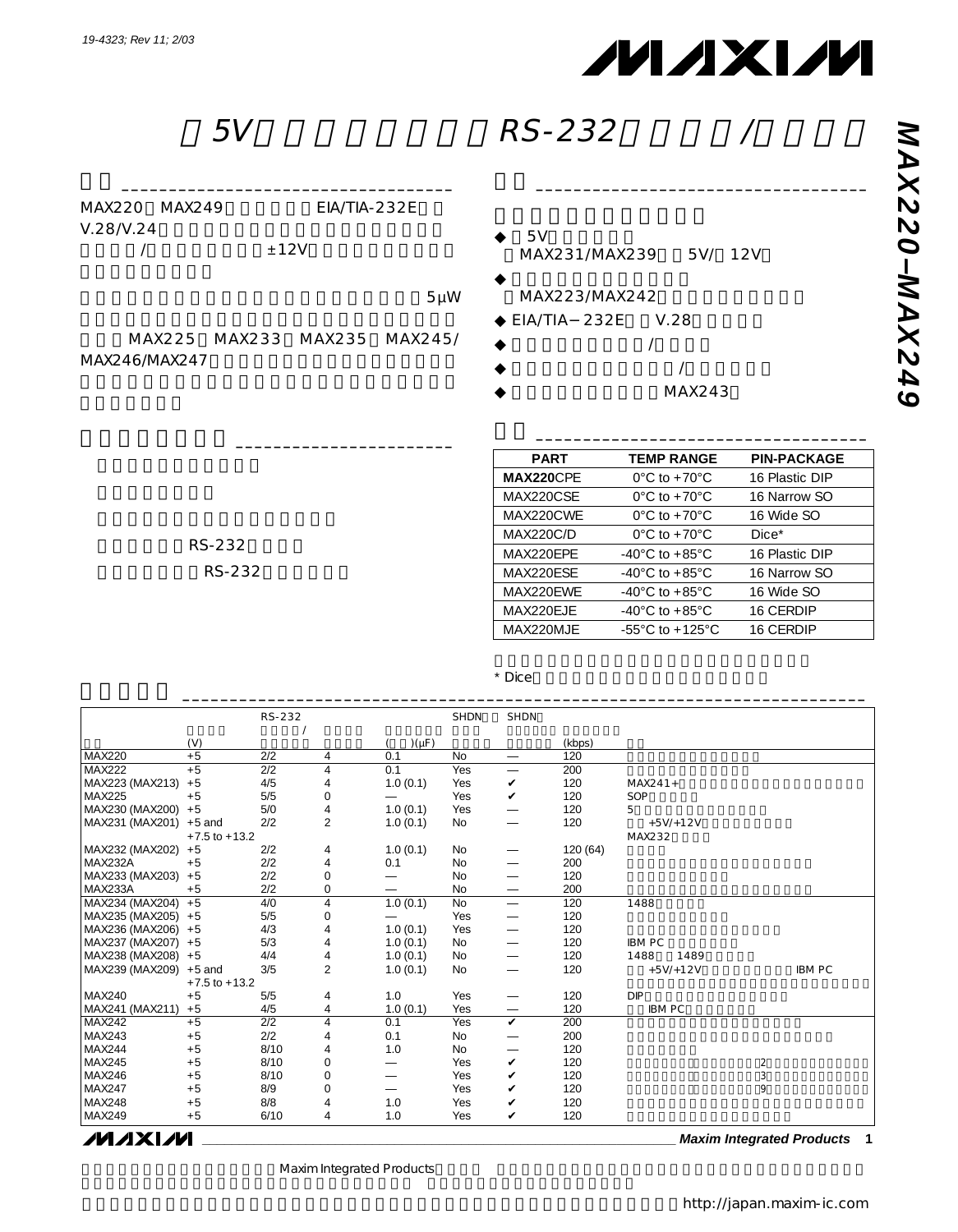*MAX220–MAX249*

**MAX220-MAX249** 

# **ABSOLUTE MAXIMUM RATINGS—MAX220/222/232A/233A/242/243**

| Input Voltages                                          |  |
|---------------------------------------------------------|--|
|                                                         |  |
|                                                         |  |
|                                                         |  |
|                                                         |  |
|                                                         |  |
| <b>Output Voltages</b>                                  |  |
|                                                         |  |
|                                                         |  |
| Driver/Receiver Output Short Circuited to GNDContinuous |  |
| Continuous Power Dissipation $(T_A = +70^{\circ}C)$     |  |
| 16-Pin Plastic DIP (derate 10.53mW/°C above +70°C)842mW |  |
| 18-Pin Plastic DIP (derate 11.11mW/°C above +70°C)889mW |  |

| 20-Pin Plastic DIP (derate 8.00mW/°C above +70°C) 440mW |
|---------------------------------------------------------|
| 16-Pin Narrow SO (derate 8.70mW/°C above +70°C) 696mW   |
| 16-Pin Wide SO (derate 9.52mW/°C above +70°C)762mW      |
| 18-Pin Wide SO (derate 9.52mW/°C above +70°C)762mW      |
| 20-Pin Wide SO (derate 10.00mW/°C above +70°C)800mW     |
| 20-Pin SSOP (derate 8.00mW/°C above +70°C) 640mW        |
| 16-Pin CERDIP (derate 10.00mW/°C above +70°C)800mW      |
| 18-Pin CERDIP (derate 10.53mW/°C above +70°C)842mW      |
| <b>Operating Temperature Ranges</b>                     |
|                                                         |
|                                                         |
|                                                         |
|                                                         |
| Lead Temperature (soldering, 10s)  +300°C               |

**Note 1:** Input voltage measured with  $T_{OUT}$  in high-impedance state,  $\overline{SHDN}$  or  $V_{CC} = 0V$ .

**Note 2:** For the MAX220, V+ and V- can have a maximum magnitude of 7V, but their absolute difference cannot exceed 13V.

*Stresses beyond those listed under "Absolute Maximum Ratings" may cause permanent damage to the device. These are stress ratings only, and functional operation of the device at these or any other conditions beyond those indicated in the operational sections of the specifications is not implied. Exposure to absolute maximum rating conditions for extended periods may affect device reliability.*

### **ELECTRICAL CHARACTERISTICS—MAX220/222/232A/233A/242/243**

 $(V_{CC} = +5V \pm 10\%$ , C1-C4 = 0.1µF, MAX220, C1 = 0.047µF, C2-C4 = 0.33µF, T<sub>A</sub> = T<sub>MIN</sub> to T<sub>MAX</sub>, unless otherwise noted.)

| <b>PARAMETER</b>                      |                                                           | <b>CONDITIONS</b>                                                                       | <b>MIN</b>     | <b>TYP</b>     | <b>MAX</b>     | <b>UNITS</b> |  |
|---------------------------------------|-----------------------------------------------------------|-----------------------------------------------------------------------------------------|----------------|----------------|----------------|--------------|--|
| <b>RS-232 TRANSMITTERS</b>            |                                                           |                                                                                         |                |                |                |              |  |
| Output Voltage Swing                  |                                                           | All transmitter outputs loaded with $3k\Omega$ to GND                                   | ±5             | $\pm 8$        |                | $\vee$       |  |
| Input Logic Threshold Low             |                                                           |                                                                                         |                | 1.4            | 0.8            | $\vee$       |  |
| Input Logic Threshold High            | All devices except MAX220                                 |                                                                                         | $\overline{2}$ | 1.4            |                | $\vee$       |  |
|                                       | MAX220: $V_{CC} = 5.0V$                                   |                                                                                         | 2.4            |                |                |              |  |
| Logic Pull-Up/Input Current           | All except MAX220, normal operation                       |                                                                                         |                | 5              | 40             |              |  |
|                                       |                                                           | $\overline{\text{SHDN}} = \text{OV}, \text{MAX222/242}, \text{shutdown}, \text{MAX220}$ |                | ±0.01          | $+1$           | μA           |  |
|                                       |                                                           | $V_{CC} = 5.5V$ , $\overline{SHDN} = 0V$ , $V_{OUT} = \pm 15V$ , $MAX222/242$           |                | ±0.01          | ±10            |              |  |
| Output Leakage Current                | $V_{CC}$ = $\overline{SHDN}$ = 0V, $V_{OUT}$ = $\pm 15V$  |                                                                                         |                | ±0.01          | $+10$          | μA           |  |
| Data Rate                             |                                                           |                                                                                         |                | 200            | 116            | kbps         |  |
| Transmitter Output Resistance         |                                                           | $V_{CC} = V_{+} = V_{-} = 0V$ , $V_{OUT} = \pm 2V$                                      |                |                |                | $\Omega$     |  |
| Output Short-Circuit Current          | $V_{OUIT} = 0V$                                           |                                                                                         |                |                |                | mA           |  |
| <b>RS-232 RECEIVERS</b>               |                                                           |                                                                                         |                |                |                |              |  |
| RS-232 Input Voltage Operating Range  |                                                           |                                                                                         |                |                | ±30            | $\vee$       |  |
| RS-232 Input Threshold Low            | $V_{CC} = 5V$                                             | All except MAX243 R2IN                                                                  | 0.8            | 1.3            |                | $\vee$       |  |
|                                       |                                                           | MAX243 R2 <sub>IN</sub> (Note 2)                                                        | $-3$           |                |                |              |  |
| RS-232 Input Threshold High           | $V_{CC} = 5V$                                             | All except MAX243 R2 <sub>IN</sub>                                                      |                | 1.8            | 2.4            | $\vee$       |  |
|                                       |                                                           | MAX243 R2 <sub>IN</sub> (Note 2)                                                        |                | $-0.5$         | $-0.1$         |              |  |
| RS-232 Input Hysteresis               | All except MAX243, $V_{CC} = 5V$ , no hysteresis in shdn. |                                                                                         | 0.2            | 0.5            | $\mathbf{1}$   | $\vee$       |  |
|                                       | MAX243                                                    |                                                                                         |                | $\mathbf{1}$   |                |              |  |
| RS-232 Input Resistance               |                                                           |                                                                                         | 3              | 5              | $\overline{7}$ | $k\Omega$    |  |
| TTL/CMOS Output Voltage Low           | $IOIIT = 3.2mA$                                           |                                                                                         |                | 0.2            | 0.4            | $\vee$       |  |
| TTL/CMOS Output Voltage High          | $IQIIT = -1.0mA$                                          |                                                                                         | 3.5            | $V_{CC}$ - 0.2 |                | $\vee$       |  |
|                                       | Sourcing $V_{OUT} = GND$                                  |                                                                                         | $-2$           | $-10$          |                |              |  |
| TTL/CMOS Output Short-Circuit Current | Shrinking VOUT = VCC                                      |                                                                                         |                | 30             |                | mA           |  |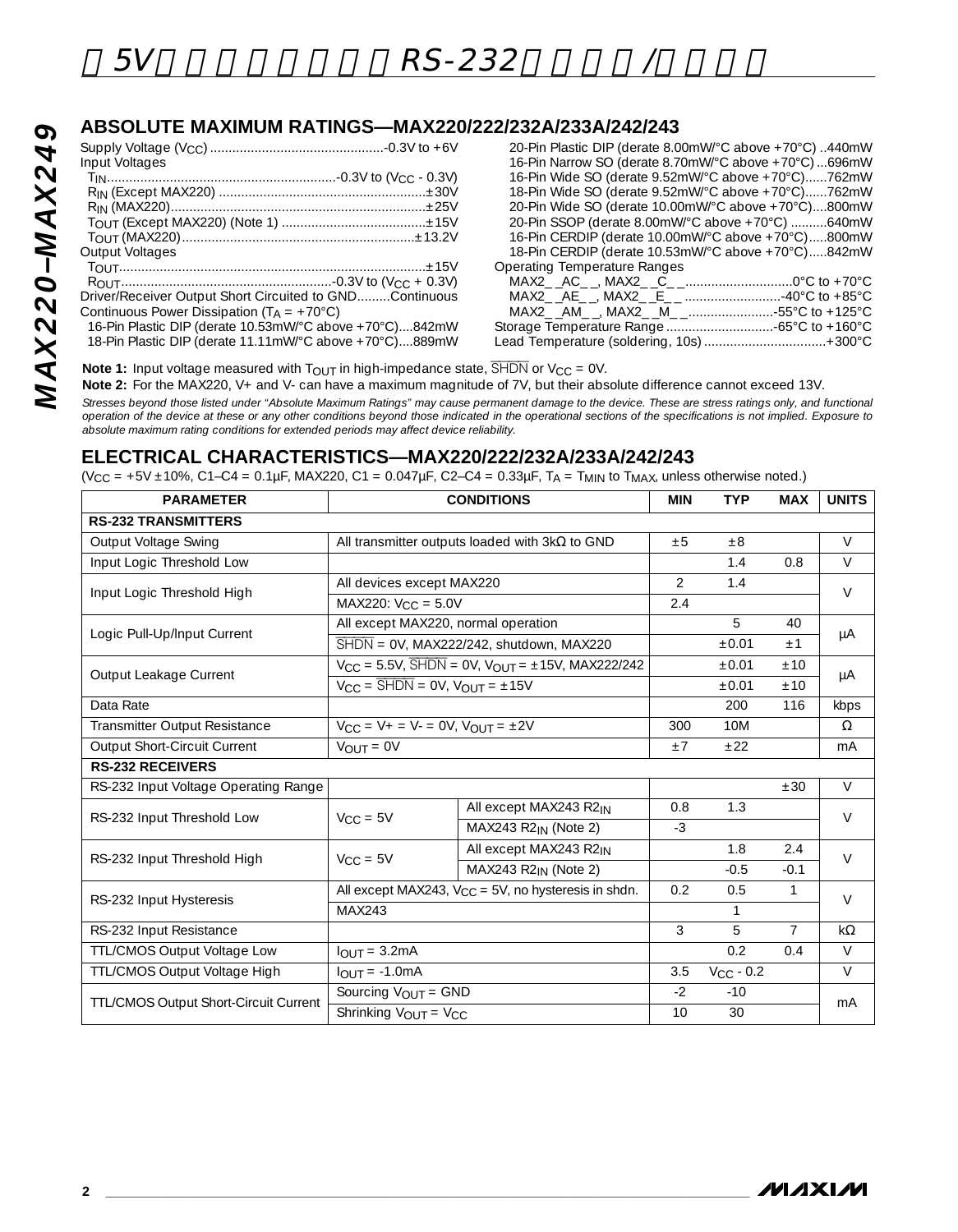### **ELECTRICAL CHARACTERISTICS—MAX220/222/232A/233A/242/243 (continued)**

 $(V_{CC} = +5V \pm 10\%$ , C1–C4 = 0.1µF, MAX220, C1 = 0.047µF, C2–C4 = 0.33µF, T<sub>A</sub> = T<sub>MIN</sub> to T<sub>MAX</sub>, unless otherwise noted.)

| <b>PARAMETER</b>                                                   | <b>CONDITIONS</b>                                                                                                                                     |                                                                                                                                                      |     | <b>TYP</b>     | <b>MAX</b>     | <b>UNITS</b> |  |
|--------------------------------------------------------------------|-------------------------------------------------------------------------------------------------------------------------------------------------------|------------------------------------------------------------------------------------------------------------------------------------------------------|-----|----------------|----------------|--------------|--|
| TTL/CMOS Output Leakage Current                                    | $0V \leq V_{OUT} \leq V_{CC}$                                                                                                                         | $\overline{\text{SHDN}} = \text{V}_{\text{CC}}$ or $\overline{\text{EN}} = \text{V}_{\text{CC}}$ ( $\overline{\text{SHDN}} = \text{OV}$ for MAX222), |     | $\pm 0.05$     | ±10            | μA           |  |
| EN Input Threshold Low                                             | MAX242                                                                                                                                                |                                                                                                                                                      |     | 1.4            | 0.8            | $\vee$       |  |
| EN Input Threshold High                                            | MAX242                                                                                                                                                |                                                                                                                                                      | 2.0 | 1.4            |                | V            |  |
| <b>Operating Supply Voltage</b>                                    |                                                                                                                                                       |                                                                                                                                                      | 4.5 |                | 5.5            | V            |  |
|                                                                    |                                                                                                                                                       | <b>MAX220</b>                                                                                                                                        |     | 0.5            | $\overline{2}$ | mA           |  |
| $V_{CC}$ Supply Current ( $\overline{\text{SHDN}}$ = $V_{CC}$ ),   | No load                                                                                                                                               | MAX222/232A/233A/242/243                                                                                                                             |     | $\overline{4}$ | 10             |              |  |
| Figures 5, 6, 11, 19                                               | $3k\Omega$ load                                                                                                                                       | <b>MAX220</b>                                                                                                                                        |     | 12             |                |              |  |
|                                                                    | both inputs                                                                                                                                           | MAX222/232A/233A/242/243                                                                                                                             |     | 15             |                |              |  |
|                                                                    |                                                                                                                                                       | $T_A = +25^{\circ}C$                                                                                                                                 |     | 0.1            | 10             |              |  |
|                                                                    |                                                                                                                                                       | $T_A = 0^\circ C$ to +70 $\circ C$                                                                                                                   |     | 2              | 50             |              |  |
| Shutdown Supply Current                                            | MAX222/242                                                                                                                                            | $T_A = -40^{\circ}$ C to $+85^{\circ}$ C                                                                                                             |     | 2              | 50             | μA           |  |
|                                                                    |                                                                                                                                                       | $T_A = -55^{\circ}$ C to $+125^{\circ}$ C                                                                                                            |     | 35             | 100            |              |  |
| SHDN Input Leakage Current                                         | MAX222/242                                                                                                                                            |                                                                                                                                                      |     |                | ±1             | μA           |  |
| SHDN Threshold Low                                                 | MAX222/242                                                                                                                                            |                                                                                                                                                      |     | 1.4            | 0.8            | $\vee$       |  |
| SHDN Threshold High                                                | MAX222/242                                                                                                                                            |                                                                                                                                                      | 2.0 | 1.4            |                | V            |  |
| <b>Transition Slew Rate</b>                                        | $C_L = 50pF$ to 2500pF,<br>$R_L = 3k\Omega$ to 7k $\Omega$ ,<br>$V_{CC} = 5V$ , $T_A = +25^{\circ}C$ ,<br>measured from +3V<br>to -3V or -3V to $+3V$ | MAX222/232A/233A/242/243                                                                                                                             | 6   | 12             | 30             | $V/\mu s$    |  |
|                                                                    |                                                                                                                                                       | <b>MAX220</b>                                                                                                                                        | 1.5 | 3              | 30             |              |  |
|                                                                    | <b>TPHLT</b>                                                                                                                                          | MAX222/232A/233A/242/243                                                                                                                             |     | 1.3            | 3.5            | μs           |  |
| Transmitter Propagation Delay<br>TLL to RS-232 (Normal Operation), |                                                                                                                                                       | <b>MAX220</b>                                                                                                                                        |     | $\overline{4}$ | 10             |              |  |
| Figure 1                                                           |                                                                                                                                                       | MAX222/232A/233A/242/243                                                                                                                             |     | 1.5            | 3.5            |              |  |
|                                                                    | t <sub>PLHT</sub>                                                                                                                                     | <b>MAX220</b>                                                                                                                                        |     | 5              | 10             |              |  |
|                                                                    |                                                                                                                                                       | MAX222/232A/233A/242/243                                                                                                                             |     | 0.5            | $\mathbf{1}$   |              |  |
| Receiver Propagation Delay<br>RS-232 to TLL (Normal Operation),    | t <sub>PHLR</sub>                                                                                                                                     | <b>MAX220</b>                                                                                                                                        |     | 0.6            | 3              |              |  |
| Figure 2                                                           |                                                                                                                                                       | MAX222/232A/233A/242/243                                                                                                                             |     | 0.6            | $\mathbf{1}$   | μs           |  |
|                                                                    | <sup>t</sup> PLHR                                                                                                                                     | MAX220                                                                                                                                               |     | 0.8            | 3              |              |  |
| Receiver Propagation Delay                                         | t <sub>PHLS</sub>                                                                                                                                     | MAX242                                                                                                                                               |     | 0.5            | 10             |              |  |
| RS-232 to TLL (Shutdown), Figure 2                                 | <b>t</b> PLHS                                                                                                                                         | MAX242                                                                                                                                               |     | 2.5            | 10             | μs           |  |
| Receiver-Output Enable Time, Figure 3                              | <sup>t</sup> ER                                                                                                                                       | MAX242                                                                                                                                               |     | 125            | 500            | ns           |  |
| Receiver-Output Disable Time, Figure 3                             | t <sub>DR</sub>                                                                                                                                       | MAX242                                                                                                                                               |     | 160            | 500            | ns           |  |
| Transmitter-Output Enable Time<br>(SHDN Goes High), Figure 4       | t <sub>ET</sub>                                                                                                                                       | MAX222/242, 0.1µF caps<br>(includes charge-pump start-up)                                                                                            |     | 250            |                | $\mu s$      |  |
| Transmitter-Output Disable Time<br>(SHDN Goes Low), Figure 4       | tdt                                                                                                                                                   | MAX222/242, 0.1µF caps                                                                                                                               |     | 600            |                | ns           |  |
| Transmitter + to - Propagation                                     |                                                                                                                                                       | MAX222/232A/233A/242/243                                                                                                                             |     | 300            |                |              |  |
| Delay Difference (Normal Operation)                                | tphLT - tpLHT                                                                                                                                         | MAX220                                                                                                                                               |     | 2000           | ns             |              |  |
| Receiver + to - Propagation                                        |                                                                                                                                                       | MAX222/232A/233A/242/243                                                                                                                             |     | 100            |                |              |  |
| Delay Difference (Normal Operation)                                | tpHLR - tpLHR                                                                                                                                         | MAX220                                                                                                                                               | 225 |                |                | ns           |  |

Note 3: MAX243 R2<sub>OUT</sub> is guaranteed to be low when R2<sub>IN</sub> is ≥ 0V or is floating.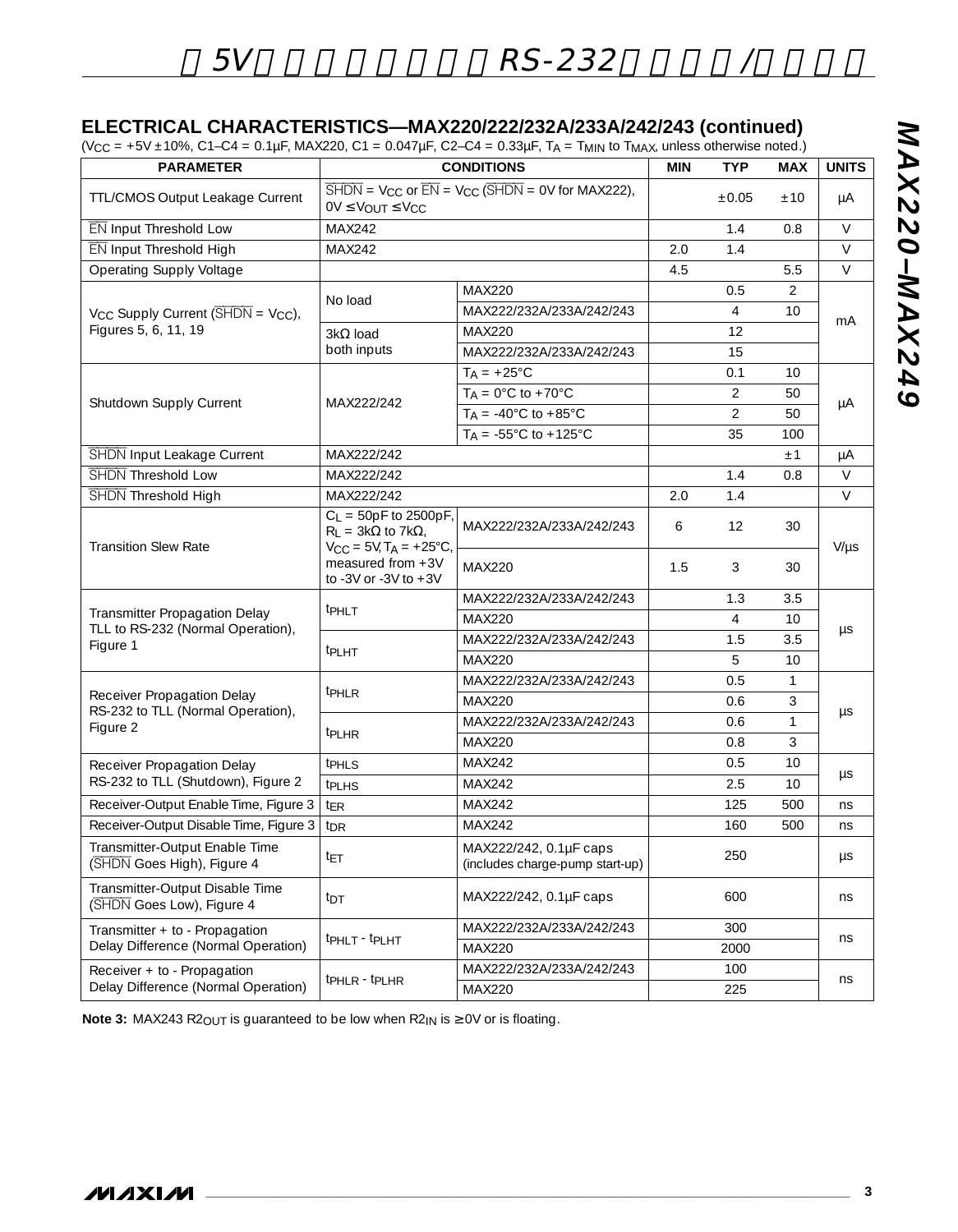

 $\overbrace{\hspace{15cm}}$ 



**MAX220-MAX249** *MAX220–MAX249*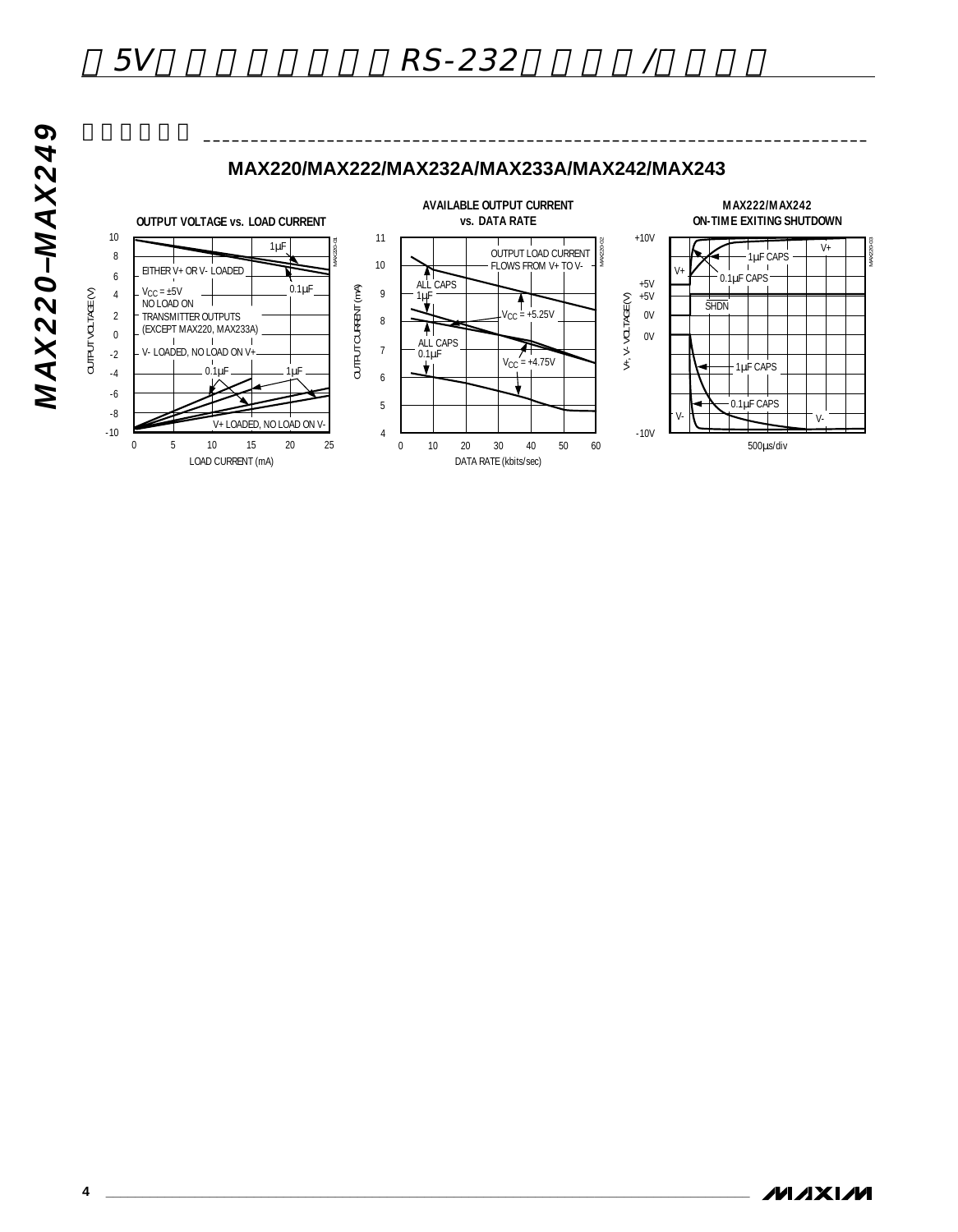## **ABSOLUTE MAXIMUM RATINGS—MAX223/MAX230–MAX241**

| Input Voltages                                          |
|---------------------------------------------------------|
|                                                         |
|                                                         |
| Output Voltages                                         |
|                                                         |
|                                                         |
|                                                         |
| Continuous Power Dissipation $(T_A = +70^{\circ}C)$     |
| 14-Pin Plastic DIP (derate 10.00mW/°C above +70°C)800mW |
| 16-Pin Plastic DIP (derate 10.53mW/°C above +70°C)842mW |
| 20-Pin Plastic DIP (derate 11.11mW/°C above +70°C)889mW |
| 24-Pin Narrow Plastic DIP                               |
| (derate 13.33mW/°C above +70°C) 1.07W                   |
| 24-Pin Plastic DIP (derate 9.09mW/°C above +70°C)500mW  |
| 16-Pin Wide SO (derate 9.52mW/°C above +70°C)762mW      |

| 20-Pin Wide SO (derate 10 00mW/°C above +70°C)800mW<br>24-Pin Wide SO (derate 11.76mW/°C above +70°C)941mW |
|------------------------------------------------------------------------------------------------------------|
| 28-Pin Wide SO (derate 12.50mW/°C above +70°C) 1W                                                          |
| 44-Pin Plastic FP (derate 11.11mW/°C above +70°C) 889mW                                                    |
| 14-Pin CERDIP (derate 9.09mW/°C above +70°C) 727mW                                                         |
| 16-Pin CERDIP (derate 10.00mW/°C above +70°C)800mW                                                         |
| 20-Pin CERDIP (derate 11.11mW/°C above +70°C)889mW                                                         |
| 24-Pin Narrow CERDIP                                                                                       |
| (derate 12.50mW/°C above +70°C) 1W                                                                         |
| 24-Pin Sidebraze (derate 20.0mW/°C above +70°C)1.6W                                                        |
| 28-Pin SSOP (derate 9.52mW/°C above +70°C)762mW                                                            |
| <b>Operating Temperature Ranges</b>                                                                        |
|                                                                                                            |
|                                                                                                            |
|                                                                                                            |
| Storage Temperature Range  -65°C to +160°C                                                                 |
| Lead Temperature (soldering, 10s)  + 300°C                                                                 |
|                                                                                                            |

*Stresses beyond those listed under "Absolute Maximum Ratings" may cause permanent damage to the device. These are stress ratings only, and functional operation of the device at these or any other conditions beyond those indicated in the operational sections of the specifications is not implied. Exposure to absolute maximum rating conditions for extended periods may affect device reliability.*

## **ELECTRICAL CHARACTERISTICS—MAX223/MAX230–MAX241**

(MAX223/230/232/234/236/237/238/240/241, V<sub>CC</sub> = +5V ±10; MAX233/MAX235, V<sub>CC</sub> = 5V ±5%, C1-C4 = 1.0µF; MAX231/MAX239,  $V_{CC}$  = 5V  $\pm$ 10%; V + = 7.5V to 13.2V; T<sub>A</sub> = T<sub>MIN</sub> to T<sub>MAX</sub>; unless otherwise noted.)

| <b>PARAMETER</b>                          |                                                         | <b>CONDITIONS</b>                                              | <b>MIN</b> | <b>TYP</b> | <b>MAX</b>      | <b>UNITS</b> |
|-------------------------------------------|---------------------------------------------------------|----------------------------------------------------------------|------------|------------|-----------------|--------------|
| Output Voltage Swing                      |                                                         | All transmitter outputs loaded with $3k\Omega$ to ground       |            |            |                 | V            |
|                                           |                                                         | MAX232/233                                                     |            | 5          | 10 <sup>1</sup> |              |
| V <sub>CC</sub> Power-Supply Current      | No load,<br>$T_A = +25^{\circ}C$                        | MAX223/230/234-238/240/241                                     |            | 7          | 15              | mA           |
|                                           |                                                         | MAX231/239                                                     |            | 0.4        |                 |              |
|                                           |                                                         | MAX231                                                         |            | 1.8        | 5               |              |
| V+ Power-Supply Current                   |                                                         | MAX239                                                         |            | 5          | 15              | mA           |
| Shutdown Supply Current                   | $T_A = +25^{\circ}C$                                    | MAX223                                                         |            | 15         | 50              |              |
|                                           |                                                         | MAX230/235/236/240/241                                         |            |            | 10 <sup>1</sup> | μA           |
| Input Logic Threshold Low                 |                                                         | T <sub>IN</sub> ; EN, SHDN (MAX233); EN, SHDN (MAX230/235-241) |            |            | 0.8             | $\vee$       |
|                                           | T <sub>IN</sub>                                         |                                                                | 2.0        |            |                 |              |
| Input Logic Threshold High                | EN, SHDN (MAX223);<br>EN, SHDN (MAX230/235/236/240/241) |                                                                | 2.4        |            |                 | $\vee$       |
| Logic Pull-Up Current                     | $T_{IN} = 0V$                                           |                                                                |            | 1.5        | 200             | μA           |
| Receiver Input Voltage<br>Operating Range |                                                         |                                                                | $-30$      |            | 30              | $\vee$       |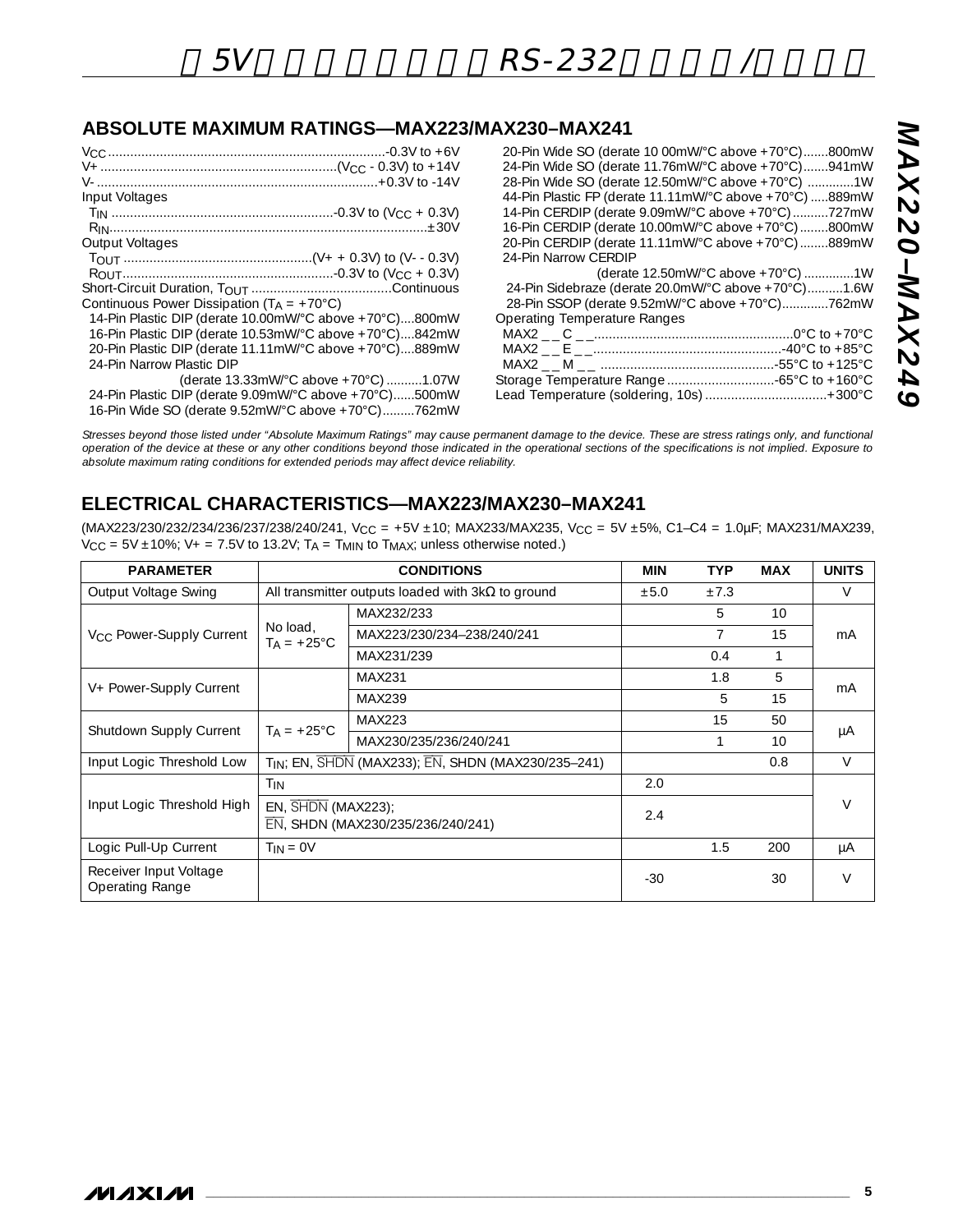# **ELECTRICAL CHARACTERISTICS—MAX223/MAX230–MAX241 (continued)**

(MAX223/230/232/234/236/237/238/240/241, V<sub>CC</sub> = +5V ±10; MAX233/MAX235, V<sub>CC</sub> = 5V ±5%, C1-C4 = 1.0µF; MAX231/MAX239,  $V_{\text{CC}} = 5V \pm 10\%$ ;  $V_{+} = 7.5V$  to 13.2V;  $T_{\text{A}} = T_{\text{MIN}}$  to  $T_{\text{MAX}}$ ; unless otherwise noted.)

| <b>PARAMETER</b>                            |                                                                                                                                                                                         | <b>CONDITIONS</b>                                                                                    |                                | <b>MIN</b> | <b>TYP</b>     | <b>MAX</b>      | <b>UNITS</b> |
|---------------------------------------------|-----------------------------------------------------------------------------------------------------------------------------------------------------------------------------------------|------------------------------------------------------------------------------------------------------|--------------------------------|------------|----------------|-----------------|--------------|
| RS-232 Input Threshold Low                  | $T_A = +25^{\circ}C$ ,                                                                                                                                                                  | Normal operation<br>$\overline{\text{SHDN}} = 5V \text{ (MAX223)}$<br>SHDN = 0V (MAX235/236/240/241) | 0.8                            | 1.2        |                | $\vee$          |              |
|                                             | $V_{CC} = 5V$                                                                                                                                                                           | Shutdown (MAX223)<br>$\overline{\text{SHDN}} = \text{OV}$<br>$EN = 5V (R4_{IN}, R5_{IN})$            | 0.6                            | 1.5        |                |                 |              |
|                                             | $T_A = +25^{\circ}C$ ,                                                                                                                                                                  | Normal operation<br>$\overline{\text{SHDN}} = 5V \text{ (MAX223)}$                                   | SHDN = 0V (MAX235/236/240/241) |            | 1.7            | 2.4             |              |
| RS-232 Input Threshold High                 | $V_{CC} = 5V$                                                                                                                                                                           | Shutdown (MAX223)<br>$\overline{\text{SHDN}} = \text{OV}$ .<br>$EN = 5V (R4IN, R5IN)$                |                                | 1.5        | 2.4            | $\vee$          |              |
| RS-232 Input Hysteresis                     |                                                                                                                                                                                         | $V_{CC}$ = 5V, no hysteresis in shutdown                                                             |                                | 0.2        | 0.5            | 1.0             | $\vee$       |
| RS-232 Input Resistance                     |                                                                                                                                                                                         | $T_A = +25^{\circ}C$ , $V_{CC} = 5V$                                                                 |                                |            | 5              | $\overline{7}$  | kΩ           |
| <b>TTL/CMOS Output Voltage Low</b>          | $I_{OUT} = 1.6mA (MAX231/232/233, I_{OUT} = 3.2mA)$                                                                                                                                     |                                                                                                      |                                |            |                | 0.4             | V            |
| TTL/CMOS Output Voltage High                | $I_{OUT} = -1mA$                                                                                                                                                                        |                                                                                                      |                                |            | $V_{CC}$ - 0.4 |                 | $\vee$       |
| TTL/CMOS Output Leakage Current             | $0V \le R_{\text{OUT}} \le V_{\text{CC}}$ ; EN = 0V (MAX223);<br>$\overline{EN}$ = V <sub>CC</sub> (MAX235-241)                                                                         |                                                                                                      |                                |            | 0.05           | ±10             | μA           |
| Receiver Output Enable Time                 | Normal                                                                                                                                                                                  | <b>MAX223</b>                                                                                        |                                |            | 600            |                 | ns           |
|                                             | operation                                                                                                                                                                               | MAX235/236/239/240/241                                                                               |                                |            | 400            |                 |              |
| Receiver Output Disable Time                | Normal<br>operation                                                                                                                                                                     | MAX223                                                                                               |                                |            | 900            |                 | ns           |
|                                             |                                                                                                                                                                                         | MAX235/236/239/240/241                                                                               |                                |            | 250            |                 |              |
|                                             | RS-232 IN to                                                                                                                                                                            | Normal operation                                                                                     |                                |            | 0.5            | 10              |              |
| Propagation Delay                           | TTL/CMOS OUT,                                                                                                                                                                           | $\overline{\text{SHDN}} = \text{OV}$                                                                 | t <sub>PHLS</sub>              |            | $\overline{4}$ | 40              | $\mu s$      |
|                                             | $C_L = 150pF$                                                                                                                                                                           | (MAX223)                                                                                             | <b>t</b> PLHS                  |            | 6              | 40 <sup>°</sup> |              |
|                                             | MAX223/MAX230/MAX234-241, $T_A = +25^{\circ}C$ , $V_{CC} = 5V$ ,<br>$R_L$ = 3k $\Omega$ to 7k $\Omega$ , C <sub>L</sub> = 50pF to 2500pF, measured from<br>$+3V$ to -3V or -3V to $+3V$ |                                                                                                      |                                | 3          | 5.1            | 30              | $V/\mu s$    |
| Transition Region Slew Rate                 | MAX231/MAX232/MAX233, $T_A = +25^{\circ}C$ , $V_{CC} = 5V$ ,<br>$R_L$ = 3k $\Omega$ to 7k $\Omega$ , C <sub>L</sub> = 50pF to 2500pF, measured from<br>$+3V$ to -3V or -3V to $+3V$     |                                                                                                      |                                |            | $\overline{4}$ | 30              |              |
| Transmitter Output Resistance               | $V_{CC} = V_{+} = V_{-} = 0V, V_{OUT} = \pm 2V$                                                                                                                                         |                                                                                                      |                                | 300        |                |                 | Ω            |
| Transmitter Output Short-Circuit<br>Current |                                                                                                                                                                                         |                                                                                                      |                                |            | ±10            |                 | mA           |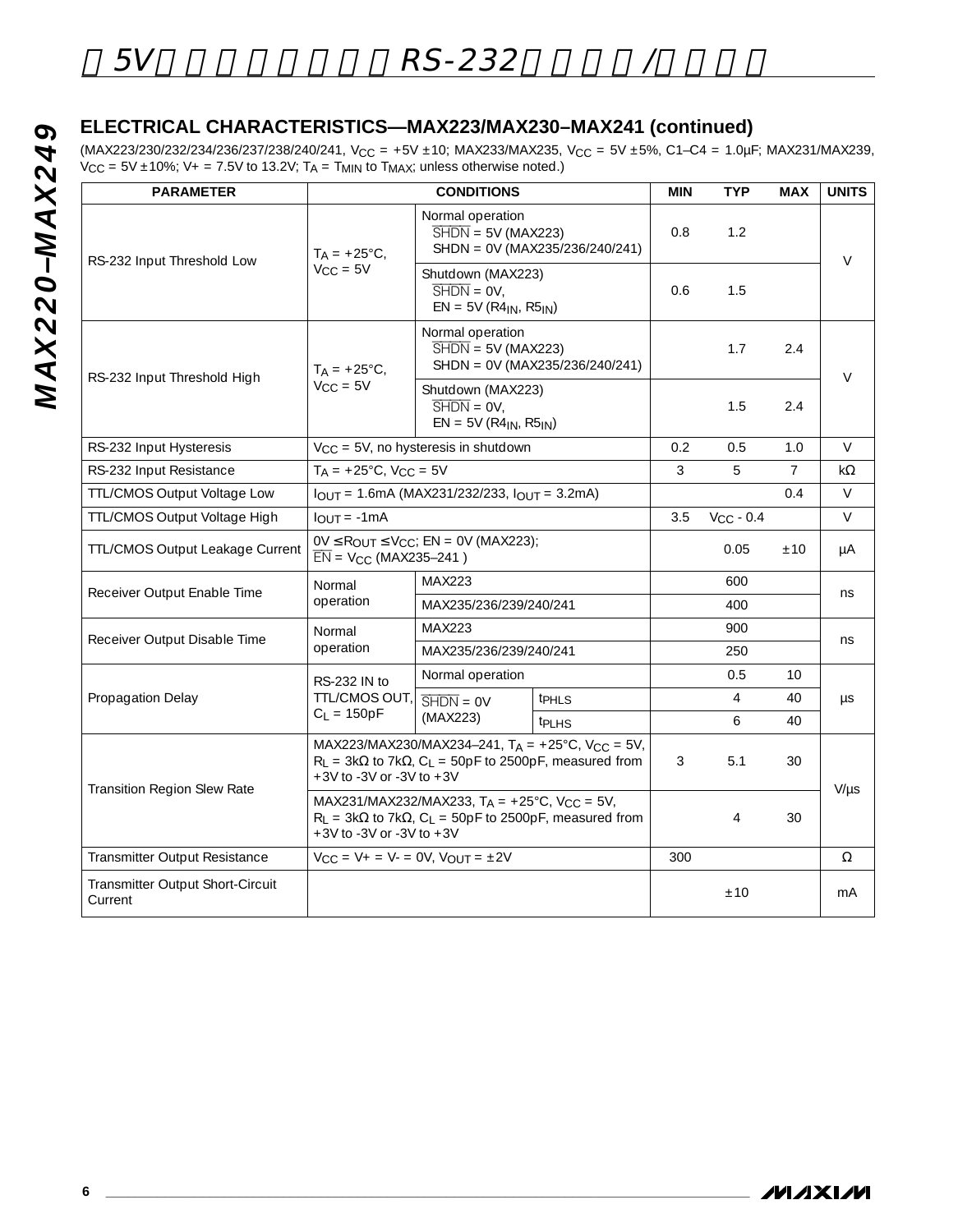

\*SHUTDOWN POLARITY IS REVERSED FOR NON MAX241 PARTS

**\_\_\_\_\_\_\_\_\_\_\_\_\_\_\_\_\_\_\_\_\_\_\_\_\_\_\_\_\_\_\_\_\_\_\_\_\_\_\_\_\_\_\_\_\_\_\_\_\_\_\_\_\_\_\_\_\_\_\_\_\_\_\_\_\_\_\_\_\_\_\_\_\_\_\_\_\_\_\_\_\_\_\_\_\_\_\_ 7**

*MAX220–MAX249*

**PASXAM-OSSXAM**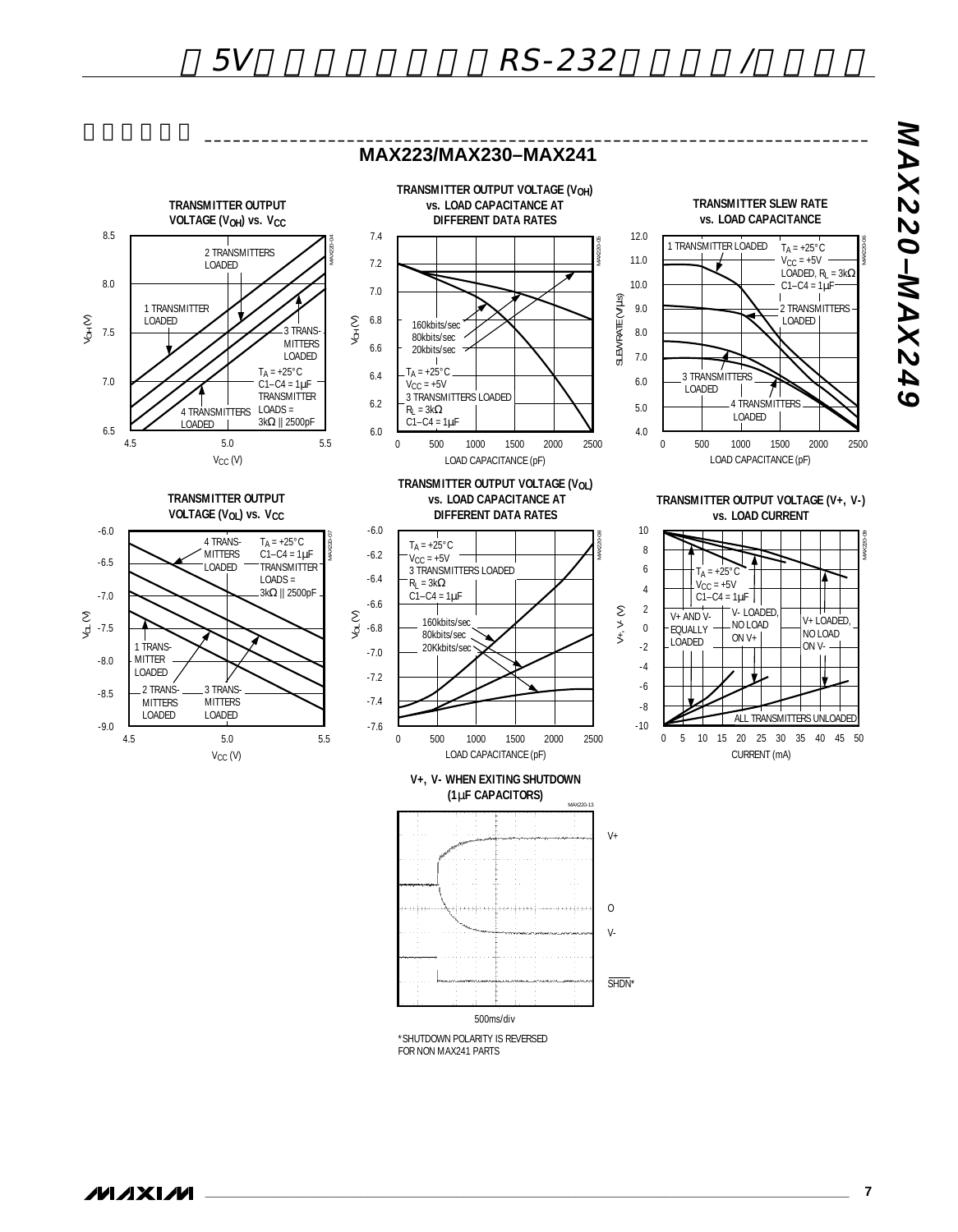## **ABSOLUTE MAXIMUM RATINGS—MAX225/MAX244–MAX249**

| Input Voltages                       |
|--------------------------------------|
| TIN, ENA, ENB, ENR, ENT, ENRA.       |
|                                      |
|                                      |
|                                      |
|                                      |
| Short Circuit (one output at a time) |
|                                      |
|                                      |

| Continuous Power Dissipation ( $T_A = +70^{\circ}C$ )    |  |
|----------------------------------------------------------|--|
| 28-Pin Wide SO (derate 12.50mW/°C above +70°C) 1W        |  |
| 40-Pin Plastic DIP (derate 11.11mW/°C above +70°C) 611mW |  |
| 44-Pin PLCC (derate 13.33mW/°C above +70°C) 1.07W        |  |
| <b>Operating Temperature Ranges</b>                      |  |
|                                                          |  |
|                                                          |  |
|                                                          |  |
|                                                          |  |

**Note 4:** Input voltage measured with transmitter output in a high-impedance state, shutdown, or V<sub>CC</sub> = 0V.

*Stresses beyond those listed under "Absolute Maximum Ratings" may cause permanent damage to the device. These are stress ratings only, and functional operation of the device at these or any other conditions beyond those indicated in the operational sections of the specifications is not implied. Exposure to absolute maximum rating conditions for extended periods may affect device reliability.*

### **ELECTRICAL CHARACTERISTICS—MAX225/MAX244–MAX249**

(MAX225, V<sub>CC</sub> = 5.0V ±5%; MAX244-MAX249, V<sub>CC</sub> = +5.0V ±10%, external capacitors C1-C4 = 1µF; TA = T<sub>MIN</sub> to T<sub>MAX</sub>; unless otherwise noted.)

| <b>PARAMETER</b>                       | <b>CONDITIONS</b>               |                                                                                                                                              |                | <b>TYP</b>     | <b>MAX</b>     | <b>UNITS</b>   |
|----------------------------------------|---------------------------------|----------------------------------------------------------------------------------------------------------------------------------------------|----------------|----------------|----------------|----------------|
| <b>RS-232 TRANSMITTERS</b>             |                                 |                                                                                                                                              |                |                |                |                |
| Input Logic Threshold Low              |                                 |                                                                                                                                              |                | 1.4            | 0.8            | $\vee$         |
| Input Logic Threshold High             |                                 |                                                                                                                                              | $\overline{2}$ | 1.4            |                | $\vee$         |
| Logic Pull-Up/Input Current            | Tables 1a-1d                    | Normal operation                                                                                                                             |                | 10             | 50             |                |
|                                        |                                 | Shutdown                                                                                                                                     |                | $\pm 0.01$     | ±1             | μA             |
| Data Rate                              |                                 | Tables 1a-1d, normal operation                                                                                                               |                | 120            | 64             | kbps           |
| Output Voltage Swing                   |                                 | All transmitter outputs loaded with $3k\Omega$ to GND                                                                                        | $+5$           | ±7.5           |                | $\vee$         |
| Output Leakage Current (Shutdown)      | Tables 1a-1d                    | $ENA$ , $ENB$ , $ENT$ , $ENTA$ , $ENTB =$<br>$V_{CC}$ , $V_{OUT} = \pm 15V$                                                                  |                | ±0.01          | ±25            |                |
|                                        |                                 | $V_{\text{CC}} = \text{OV}$ ,<br>$V_{OUIT} = \pm 15V$                                                                                        |                | $\pm 0.01$     | ±25            | μA             |
| Transmitter Output Resistance          |                                 | $V_{CC} = V_{+} = V_{-} = 0V$ , $V_{OUT} = \pm 2V$ (Note 4)                                                                                  | 300            | 10M            |                | $\Omega$       |
| Output Short-Circuit Current           | $V_{OUT} = 0V$                  |                                                                                                                                              | $+7$           | ±30            |                | mA             |
| <b>RS-232 RECEIVERS</b>                |                                 |                                                                                                                                              |                |                |                |                |
| RS-232 Input Voltage Operating Range   |                                 |                                                                                                                                              |                |                | ±25            | $\vee$         |
| RS-232 Input Threshold Low             | $V_{CC} = 5V$                   |                                                                                                                                              | 0.8            | 1.3            |                | $\vee$         |
| RS-232 Input Threshold High            | $V_{CC} = 5V$                   |                                                                                                                                              |                | 1.8            | 2.4            | $\vee$         |
| RS-232 Input Hysteresis                | $V_{CC} = 5V$                   |                                                                                                                                              | 0.2            | 0.5            | 1.0            | $\vee$         |
| RS-232 Input Resistance                |                                 |                                                                                                                                              | 3              | 5              | $\overline{7}$ | $k\Omega$      |
| <b>TTL/CMOS Output Voltage Low</b>     | $IOUT = 3.2mA$                  |                                                                                                                                              |                | 0.2            | 0.4            | $\vee$         |
| TTL/CMOS Output Voltage High           | $I_{OUIT} = -1.0mA$             |                                                                                                                                              | 3.5            | $V_{CC}$ - 0.2 |                | $\vee$         |
| TTL/CMOS Output Short-Circuit Current  | Sourcing V <sub>OUT</sub> = GND |                                                                                                                                              | $-2$           | $-10$          |                | m <sub>A</sub> |
|                                        | Shrinking VOUT = VCC            |                                                                                                                                              |                | 30             |                |                |
| <b>TTL/CMOS Output Leakage Current</b> |                                 | Normal operation, outputs disabled,<br>Tables 1a-1d, $0V \leq V_{\text{OUT}} \leq V_{\text{CC}}$ , $\overline{\text{ENR}}$ = $V_{\text{CC}}$ |                | $\pm 0.05$     | ±0.10          | μA             |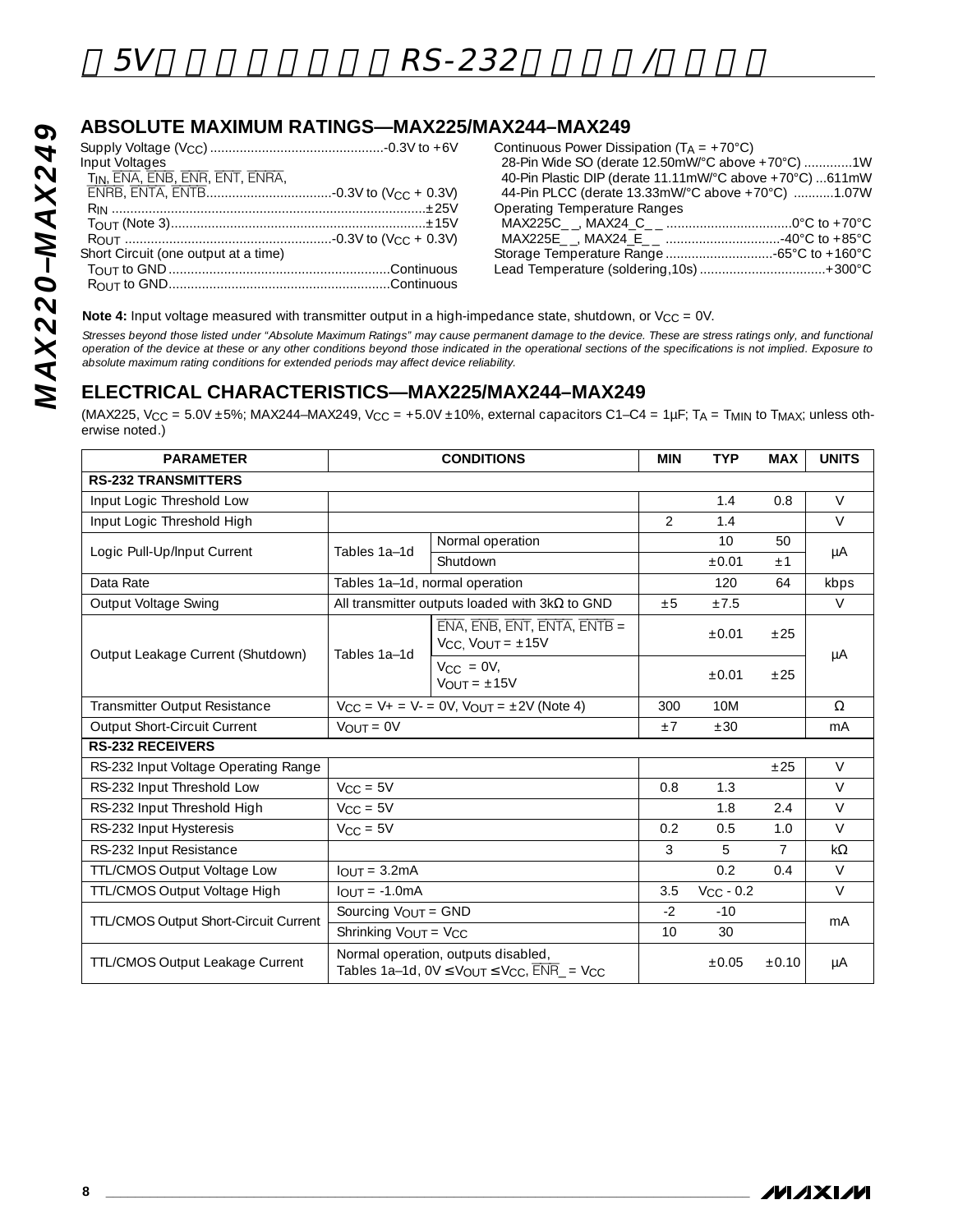## **ELECTRICAL CHARACTERISTICS—MAX225/MAX244–MAX249 (continued)**

(MAX225, V<sub>CC</sub> = 5.0V ±5%; MAX244–MAX249, V<sub>CC</sub> = +5.0V ±10%, external capacitors C1–C4 = 1µF; T<sub>A</sub> = T<sub>MIN</sub> to T<sub>MAX</sub>; unless otherwise noted.)

| <b>PARAMETER</b>                                                      |                              | <b>CONDITIONS</b>                                                                                                                                                | <b>MIN</b> | <b>TYP</b> | <b>MAX</b> | <b>UNITS</b> |
|-----------------------------------------------------------------------|------------------------------|------------------------------------------------------------------------------------------------------------------------------------------------------------------|------------|------------|------------|--------------|
| <b>POWER SUPPLY AND CONTROL LOGIC</b>                                 |                              |                                                                                                                                                                  |            |            |            |              |
|                                                                       |                              | <b>MAX225</b>                                                                                                                                                    | 4.75       |            | 5.25       | $\vee$       |
| <b>Operating Supply Voltage</b>                                       |                              | MAX244-MAX249                                                                                                                                                    | 4.5        |            | 5.5        |              |
|                                                                       | No load                      | <b>MAX225</b>                                                                                                                                                    |            | 10         | 20         |              |
| V <sub>CC</sub> Supply Current                                        |                              | MAX244-MAX249                                                                                                                                                    |            | 11         | 30         | mA           |
| (Normal Operation)                                                    | $3k\Omega$ loads on          | MAX225                                                                                                                                                           |            | 40         |            |              |
|                                                                       | all outputs                  | MAX244-MAX249                                                                                                                                                    |            | 57         |            |              |
| Shutdown Supply Current                                               | $T_A = +25^{\circ}C$         |                                                                                                                                                                  |            | 8          | 25         | μA           |
|                                                                       | $T_A = T_{MIN}$ to $T_{MAX}$ |                                                                                                                                                                  |            |            | 50         |              |
|                                                                       | Leakage current              |                                                                                                                                                                  |            |            | $\pm$ 1    | μA           |
| Control Input                                                         | Threshold low                |                                                                                                                                                                  |            | 1.4        | 0.8        | $\vee$       |
|                                                                       | Threshold high               |                                                                                                                                                                  | 2.4        | 1.4        |            |              |
| <b>AC CHARACTERISTICS</b>                                             |                              |                                                                                                                                                                  |            |            |            |              |
| <b>Transition Slew Rate</b>                                           |                              | $C_L$ = 50pF to 2500pF, R <sub>L</sub> = 3k $\Omega$ to 7k $\Omega$ , V <sub>CC</sub> = 5V,<br>$T_A = +25^{\circ}$ C, measured from $+3V$ to -3V or -3V to $+3V$ | 5          | 10         | 30         | $V/\mu s$    |
| Transmitter Propagation Delay<br>TLL to RS-232 (Normal Operation),    | <b>t</b> PHLT                |                                                                                                                                                                  | 1.3        | 3.5        | $\mu s$    |              |
| Figure 1                                                              | t <sub>PLHT</sub>            |                                                                                                                                                                  |            | 1.5        | 3.5        |              |
| Receiver Propagation Delay<br>TLL to RS-232 (Normal Operation),       | t <sub>PHLR</sub>            |                                                                                                                                                                  | 0.6        | 1.5        | μs         |              |
| Figure 2                                                              | t <sub>PI HR</sub>           |                                                                                                                                                                  | 0.6        | 1.5        |            |              |
| Receiver Propagation Delay<br>TLL to RS-232 (Low-Power Mode),         | tp <sub>HLS</sub>            |                                                                                                                                                                  | 0.6        | 10         |            |              |
| Figure 2                                                              | t <sub>PI HS</sub>           |                                                                                                                                                                  |            | 3.0        | 10         | μs           |
| Transmitter + to - Propagation<br>Delay Difference (Normal Operation) | tpHLT - tpLHT                |                                                                                                                                                                  |            | 350        |            | ns           |
| Receiver + to - Propagation<br>Delay Difference (Normal Operation)    | tpHLR - tpLHR                |                                                                                                                                                                  |            | 350        |            | ns           |
| Receiver-Output Enable Time, Figure 3                                 | $t_{FR}$                     |                                                                                                                                                                  | 100        | 500        | ns         |              |
| Receiver-Output Disable Time, Figure 3                                | <b>t</b> <sub>DR</sub>       |                                                                                                                                                                  |            | 100        | 500        | ns           |
| <b>Transmitter Enable Time</b>                                        |                              | MAX246-MAX249<br>(excludes charge-pump startup)                                                                                                                  |            | 5          |            | μs           |
|                                                                       | tet                          | MAX225/MAX245-MAX249<br>(includes charge-pump startup)                                                                                                           |            | 10         |            | ms           |
| Transmitter Disable Time, Figure 4                                    | t <sub>DT</sub>              |                                                                                                                                                                  | 100        |            | ns         |              |

Note 5: The 300Ω minimum specification complies with EIA/TIA-232E, but the actual resistance when in shutdown mode or V<sub>CC</sub> = 0V is 10MΩ as is implied by the leakage specification.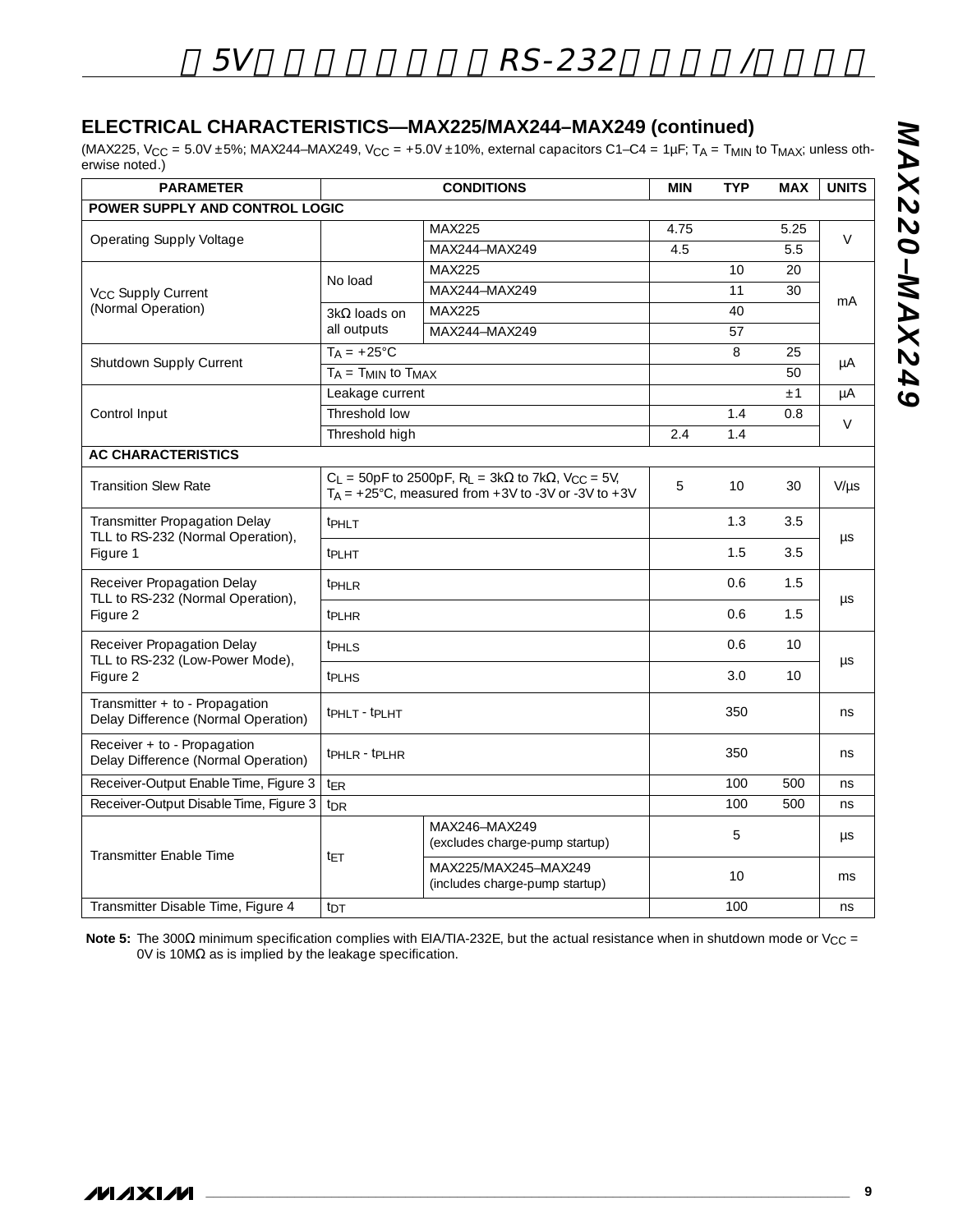

# 5V RS-232

**MAX225/MAX244–MAX249**

 $\overbrace{\hspace{15cm}}$ 

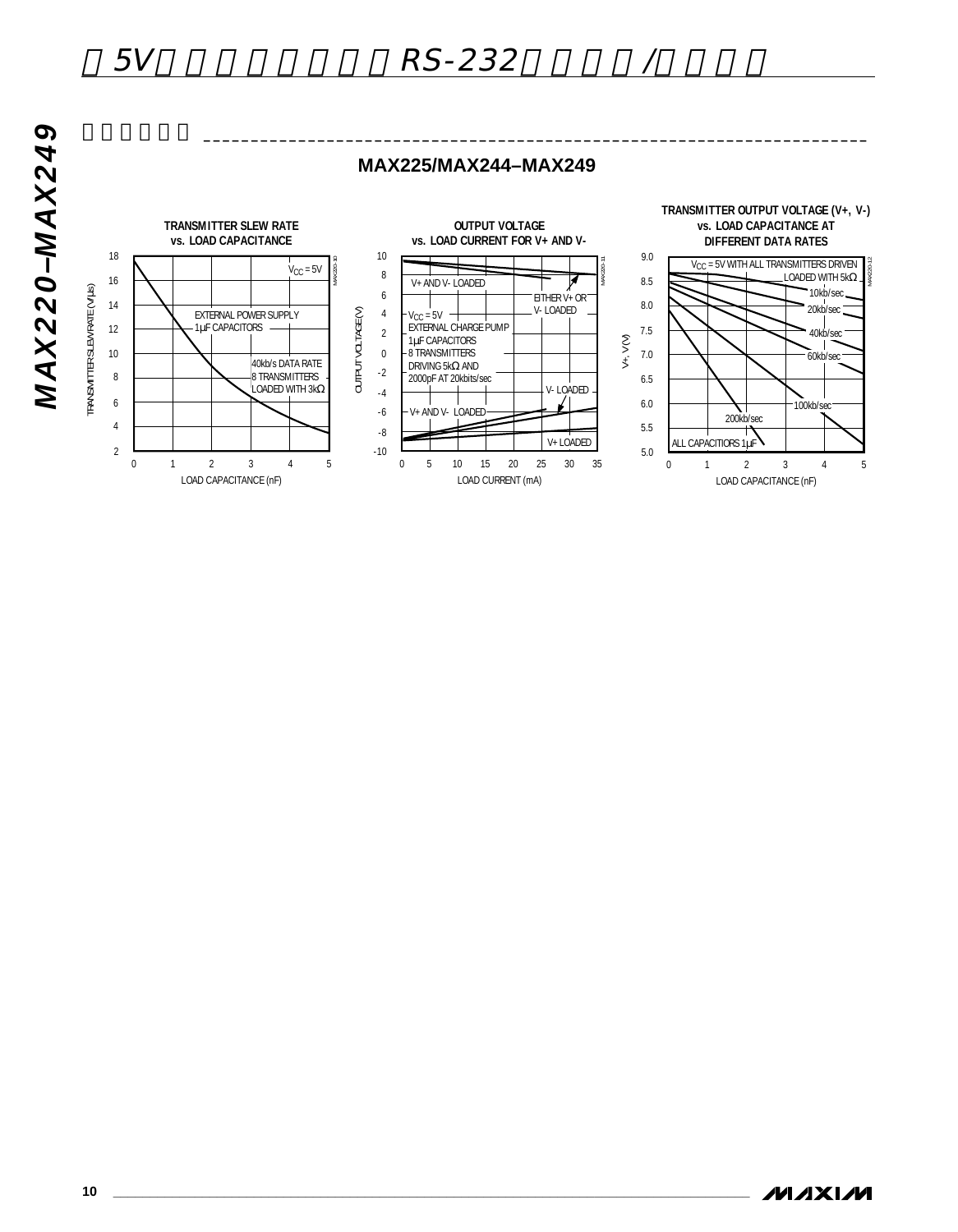

WHERE -3V IS USED.

tPHLR tPHLS

INPUT

OUTPUT







 $4.$ 

*MAX220–MAX249*

MAX220-MAX249

tPLHR tPLHS

 $V_{CC}$ 

50%

GND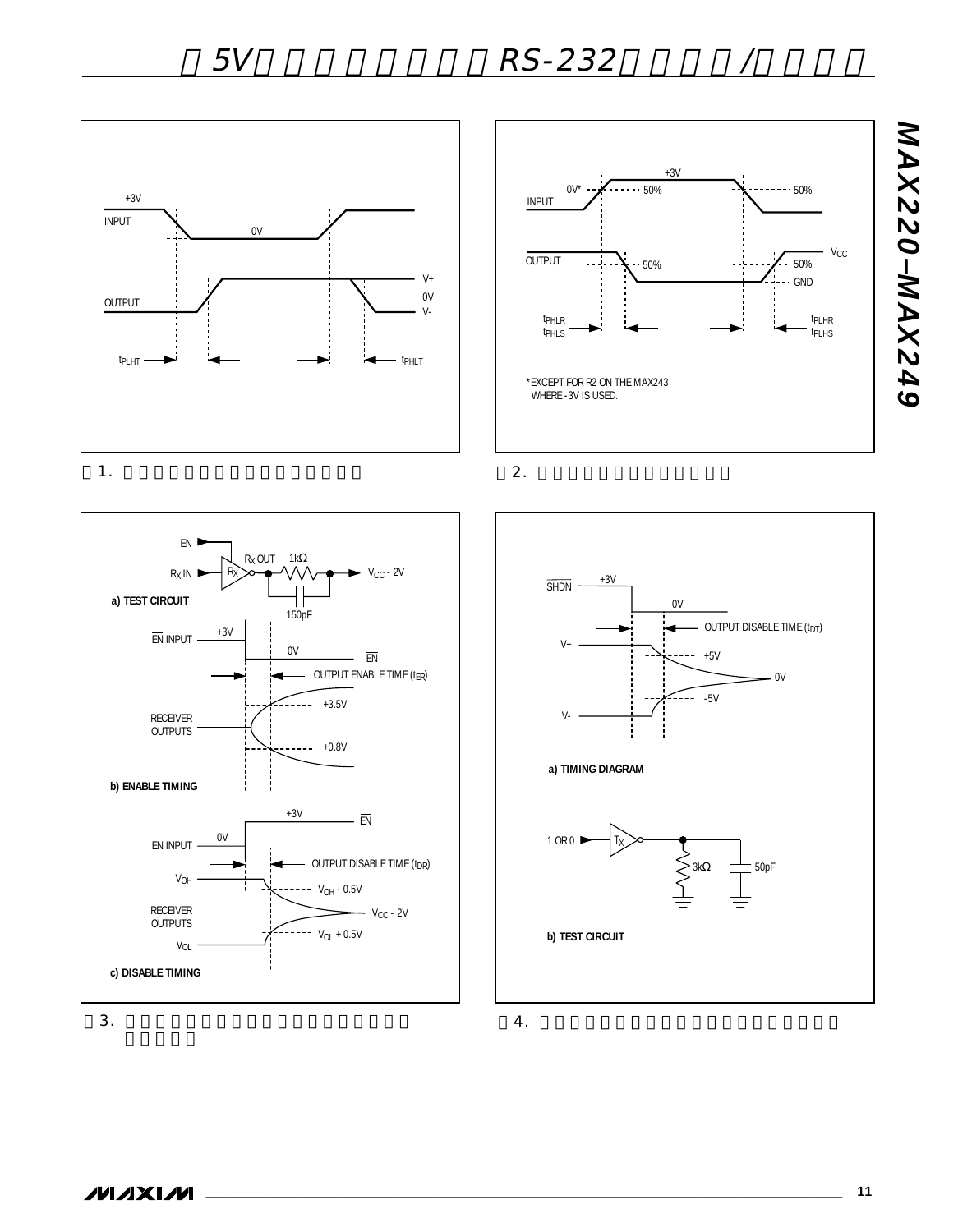1a. MAX245

| ____<br>ᄃᄾᄓ | $ -$<br><b>ENR</b> |  |  |
|-------------|--------------------|--|--|
|             |                    |  |  |
|             |                    |  |  |
|             |                    |  |  |
|             |                    |  |  |

## 1b. MAX245

| <b>ENT</b>   | <b>ENR</b>   |                |         |                |                            |
|--------------|--------------|----------------|---------|----------------|----------------------------|
|              |              | <b>TA1-TA4</b> | TB1-TB4 | RA1-RA5        | RB1-RB5                    |
| 0            | $\mathbf{0}$ |                |         |                |                            |
| $\mathbf{0}$ |              |                |         | RA1-RA4<br>RA5 | RB1-RB4<br>RB <sub>5</sub> |
|              | $\mathbf{0}$ |                |         |                |                            |
|              |              |                |         | RA1-RA4<br>RA5 | RB1-RB4<br>RB <sub>5</sub> |

1c. MAX246

| <b>ENA</b>  | <b>ENB</b>     | <b>TA1-TA4</b> | TB1-TB4 | RA1-RA5        | RB1-RB5                                      |
|-------------|----------------|----------------|---------|----------------|----------------------------------------------|
| $\Omega$    | $\Omega$       |                |         |                |                                              |
| $\mathbf 0$ |                |                |         |                | RB1-RB4<br>RB <sub>5</sub>                   |
|             | $\overline{0}$ |                |         | RA1-RA4<br>RA5 |                                              |
|             |                |                |         | RA1-RA4<br>RA5 | RB1-RB4<br>$\overline{1}$<br>RA <sub>5</sub> |

*MAX220–MAX249*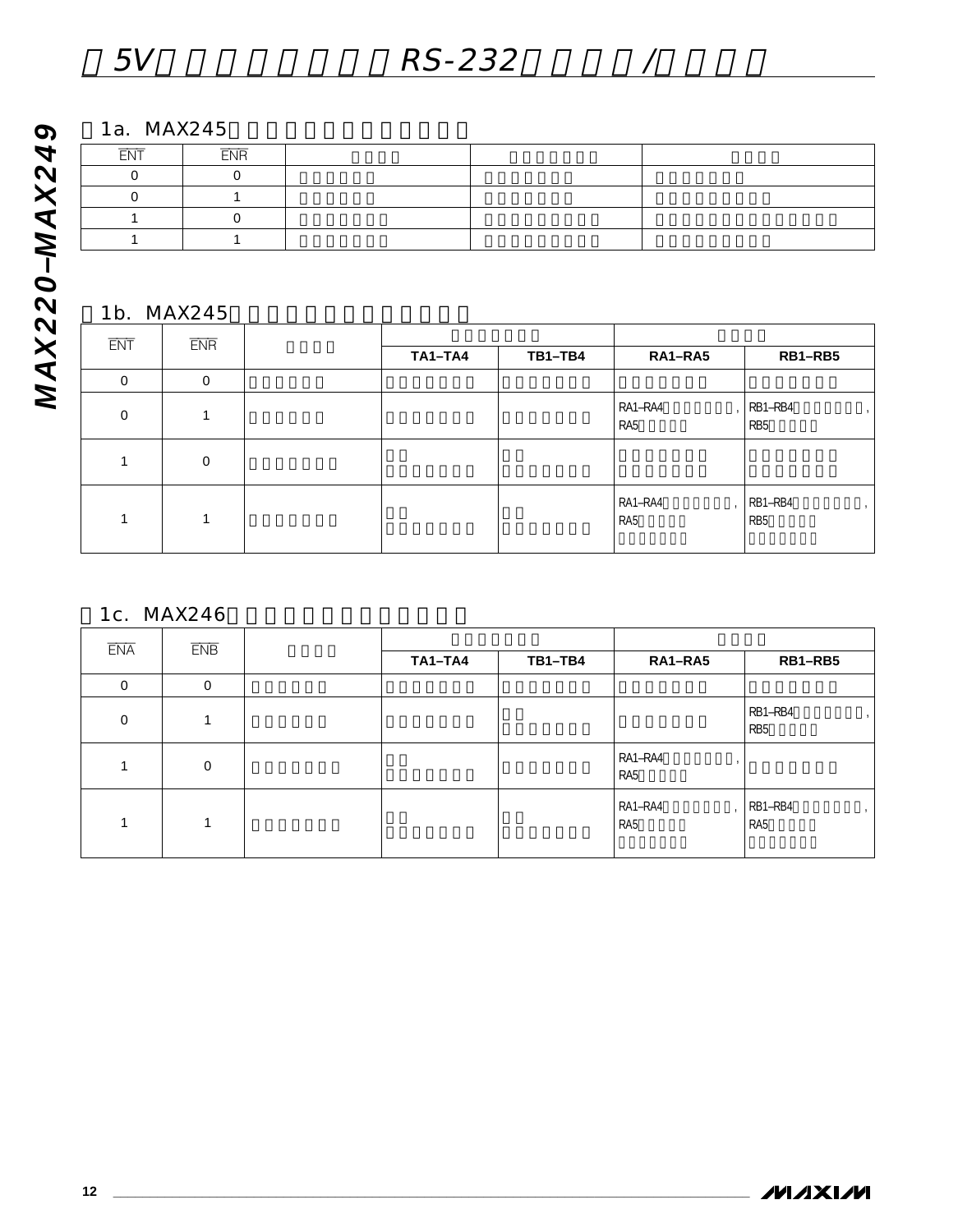## 1d. MAX247/MAX248/MAX249

| <b>ENTA</b>         |                     | $ENTB$ $ENTB$ $ENTB$ |                     | <b>MAX247</b> | <b>TA1-TA4</b> | <b>TB1-TB4</b> | RA1-RA4 | RB1-RB5                   |
|---------------------|---------------------|----------------------|---------------------|---------------|----------------|----------------|---------|---------------------------|
|                     |                     |                      |                     | <b>MAX248</b> | <b>TA1-TA4</b> | $TB1-TB4$      | RA1-RA4 | RB1-RB4                   |
|                     |                     |                      |                     | <b>MAX249</b> | TA1-TA3        | <b>TB1-TB3</b> | RA1-RA5 | RB1-RB5                   |
| $\mathbf 0$         | $\mathsf{O}\xspace$ | $\mathbf 0$          | $\mathsf{O}\xspace$ |               |                |                |         |                           |
| $\mathbf 0$         | $\mathsf{O}\xspace$ | $\mathbf 0$          | 1                   |               |                |                |         | RB <sub>5</sub><br>MAX247 |
| $\mathsf{O}\xspace$ | $\mathsf{O}\xspace$ | $\mathbf{1}$         | $\mathsf{O}\xspace$ |               |                |                |         |                           |
| $\mathbf 0$         | $\mathsf{O}\xspace$ | $\mathbf{1}$         | $\mathbf{1}$        |               |                |                |         | RB <sub>5</sub><br>MAX247 |
| $\mathsf{O}\xspace$ | $\mathbf{1}$        | $\mathbf 0$          | $\mathsf{O}\xspace$ |               |                |                |         |                           |
| $\mathsf{O}\xspace$ | $\mathbf{1}$        | $\mathbf 0$          | $\mathbf{1}$        |               |                |                |         | RB <sub>5</sub><br>MAX247 |
| $\mathsf O$         | $\overline{1}$      | $\overline{1}$       | $\mathsf{O}\xspace$ |               |                |                |         |                           |
| $\mathsf{O}\xspace$ | $\mathbf{1}$        | $\mathbf{1}$         | $\mathbf{1}$        |               |                |                |         | RB <sub>5</sub><br>MAX247 |
| $\mathbf{1}$        | $\overline{0}$      | $\mathsf{O}\xspace$  | $\mathsf{O}\xspace$ |               |                |                |         |                           |
| $\mathbf{1}$        | $\overline{0}$      | $\mathsf{O}\xspace$  | 1                   |               |                |                |         | RB <sub>5</sub><br>MAX247 |
| $\mathbf{1}$        | $\mathsf{O}\xspace$ | $\mathbf{1}$         | $\mathbf 0$         |               |                |                |         |                           |
| $\mathbf{1}$        | $\mathsf{O}\xspace$ | $\mathbf{1}$         | $\mathbf{1}$        |               |                |                |         | RB5<br>MAX247             |
| $\mathbf{1}$        | 1                   | $\mathbf 0$          | $\mathsf{O}\xspace$ |               |                |                |         |                           |
| $\mathbf{1}$        | $\mathbf{1}$        | $\mathsf{O}\xspace$  | $\mathbf{1}$        |               |                |                |         | RB <sub>5</sub><br>MAX247 |
| $\mathbf{1}$        | $\mathbbm{1}$       | $\mathbf{1}$         | $\,0\,$             |               |                |                |         |                           |
| $\mathbf{1}$        | $\mathbf{1}$        | $\mathbf{1}$         | 1                   |               |                |                |         | RB5<br>MAX247             |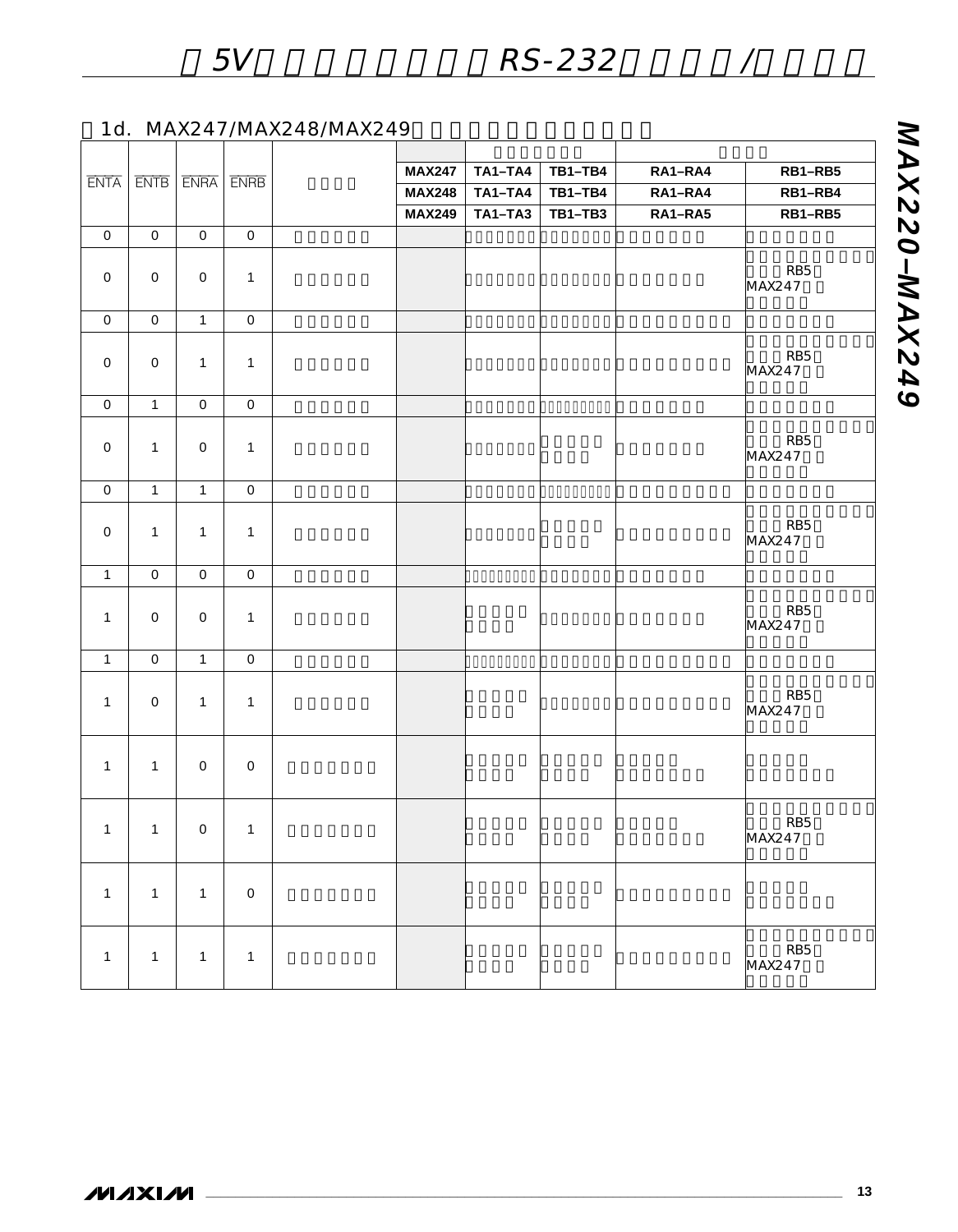5V RS-232 /

| MAX220 MAX249<br>$\mathsf{DC}$<br>RS-232<br>$\overline{4}$ | RS-232                                                  | DC-                     |                                         |                                  | $12 \mu A$               |                            |                           |              |                             |
|------------------------------------------------------------|---------------------------------------------------------|-------------------------|-----------------------------------------|----------------------------------|--------------------------|----------------------------|---------------------------|--------------|-----------------------------|
|                                                            |                                                         |                         | $25 \mu A$                              |                                  |                          | $\pm 15V$                  |                           |              |                             |
| MAX220 MAX249<br>$+5V$                                     | RS-232<br>± 10V                                         | $\overline{2}$          |                                         |                                  | <b>MAX220</b>            |                            |                           |              | 8µA typ                     |
| $V +$                                                      | C1<br>$+5V$<br>C <sub>3</sub>                           | $+10V$ 2                | MAX239                                  |                                  | GND                      |                            | $V_{CC}$                  |              |                             |
| C <sub>2</sub>                                             | $+10V -10V$                                             | $V -$<br>C <sub>4</sub> | <b>MAX240</b>                           |                                  | MAX241                   |                            |                           |              | MAX223 MAX225 MAX235 MAX236 |
| $V+ V-$<br>$+10V$ V+                                       | MAX225 MAX245 247<br>$-10V$ V-                          |                         |                                         |                                  |                          |                            | $\overline{2}$            |              |                             |
| $V -$                                                      |                                                         | $V +$                   |                                         |                                  |                          |                            |                           |              |                             |
| ±5V                                                        | $V+ V-$<br>EIA/TIA-232E                                 |                         | MAX235/MAX236/MAX239 MAX241<br>TTL/CMOS |                                  |                          |                            |                           |              | MAX225/                     |
| MAX240                                                     | MAX222 MAX225 MAX230 MAX235 MAX236<br>MAX241<br>$V+ V-$ | MAX245 MAX249           |                                         |                                  |                          |                            |                           |              |                             |
| $V +$                                                      | V- OV<br>$V+$ +5V<br>$+10V$<br>C <sub>1</sub>           | $+10V$                  | OV<br>$1 \mu A$                         | $1 \mu A$<br>$V_{CC}$ + 6V<br>1k |                          | $-0.5V$                    |                           |              |                             |
| <b>SHDN</b>                                                | $V_{CC}$<br>$V +$<br>$V_{CC}$                           |                         | 1k                                      |                                  |                          |                            |                           |              | $V_{CC}$ + 6V               |
| RS-232                                                     |                                                         |                         | V.28                                    |                                  |                          | $30V/\mu s$                |                           | EIA/TIA-232E |                             |
| 232                                                        | $V_{CC}$ =+5V<br>±8V typ                                | RS-<br>5k               |                                         | $10V/\mu s$                      | typ                      | 3k                         |                           |              | 2500pF 24V/µs               |
| EIA/TIA-232E                                               | $\pm 5V$<br>V.28                                        |                         | 2.                                      |                                  |                          |                            |                           |              |                             |
| $+4.5V$                                                    |                                                         | 3k<br>$V_{CC} =$        |                                         |                                  | $SHDN$ $\overline{SHDN}$ | $\mathop{\rm EN}\nolimits$ | $\overline{\text{EN}(R)}$ |              |                             |
|                                                            | $V + - 1.3V$                                            | $V - + 0.5V$            | MAX223                                  |                                  |                          | $\mathsf X$                |                           |              |                             |
|                                                            | <b>CMOS</b><br><b>TTL</b>                               | 400k<br>$V_{\rm CC}$    | MAX225                                  |                                  |                          |                            |                           |              |                             |
| (MAX220                                                    | $\mathcal{C}$                                           |                         | MAX235<br>MAX236                        |                                  |                          |                            |                           |              |                             |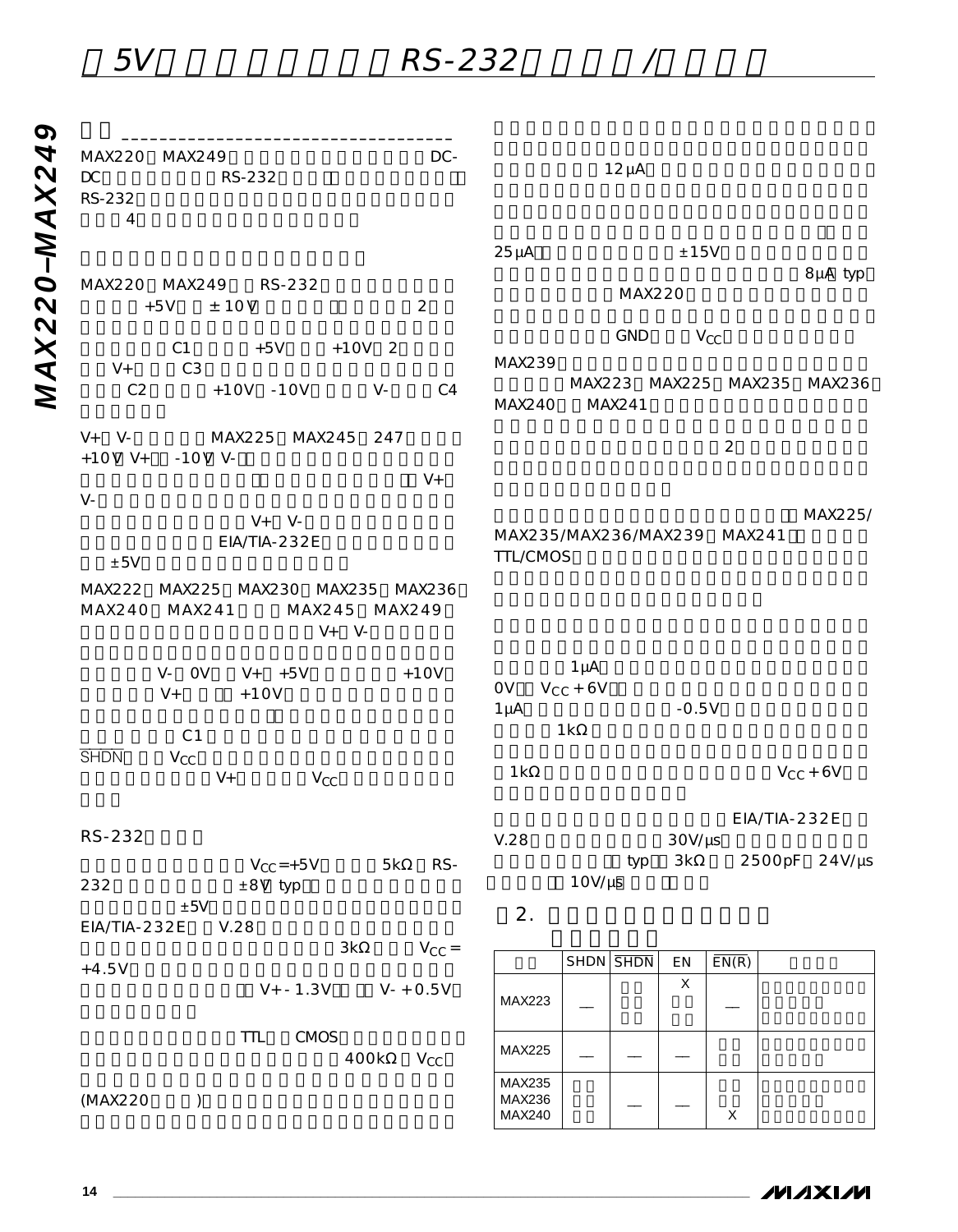5V RS-232 /

| RS-232                                                       |                                                                       |
|--------------------------------------------------------------|-----------------------------------------------------------------------|
| EIA/TIA-232E<br>3V<br>V.28<br>$\mathsf O$                    | IC                                                                    |
| 0.8V 2.4V<br>EIA/TIA-232E<br>V.28<br><b>TTL</b>              |                                                                       |
| ± 25V                                                        | MAX222-MAX242                                                         |
| 5k                                                           |                                                                       |
| V.28<br>EIA/TIA-232E                                         | MAX235<br>MAX236<br>MAX222<br><b>MAX240</b><br>MAX241                 |
| $\mathbf{1}$                                                 | MAX223<br>MAX242                                                      |
| $0.5V$ typ                                                   | $\overline{2}$                                                        |
| 0.2V                                                         |                                                                       |
|                                                              | $2.5 \mu s$<br>CMOS                                                   |
| 600ns typ                                                    | <b>SHDN</b>                                                           |
|                                                              | <b>SHDN</b><br>MAX241                                                 |
|                                                              | MAX242<br>$\overline{EN}$ MAX223<br>SHDN MAX241<br>EN                 |
| MAX223 MAX242<br><b>MAX245</b><br>249                        | <b>SHDN</b>                                                           |
| ${\sf IC}$                                                   | MAX225 5<br>MAX245<br>5                                               |
|                                                              | 10<br>8                                                               |
|                                                              | MAX225/MAX245                                                         |
|                                                              | ENT                                                                   |
| IC                                                           |                                                                       |
|                                                              | $25 \mu A$                                                            |
|                                                              | <b>MAX225</b>                                                         |
| (MAX243)                                                     | <b>ENR</b><br>5                                                       |
| MAX232A<br>MAX243<br>$\overline{2}$<br>RS-232                | <b>ENR</b><br>MAX245<br>8                                             |
| $\mathbf{1}$                                                 | RA5<br>$\mathbf 2$<br>RB <sub>5</sub><br>RA1<br>RA4<br>RB1<br>RB4 ENR |
| <b>CTS</b><br><b>RTS</b>                                     |                                                                       |
|                                                              |                                                                       |
|                                                              |                                                                       |
| $-0.8V$<br>$+1.4V$                                           | MAX245 MAX249<br>MAX225                                               |
|                                                              | 3                                                                     |
|                                                              |                                                                       |
| $\boldsymbol{H}$<br>$\mathsf{O}$<br>$\overline{\phantom{a}}$ |                                                                       |
| MAX243<br>$+1.4V$<br><b>RD</b><br>TD                         |                                                                       |
| DTR DTS CTS                                                  |                                                                       |
| <b>RTS</b>                                                   | $\mathbf 2$                                                           |
| EIA/TIA-232E<br>RS-232                                       |                                                                       |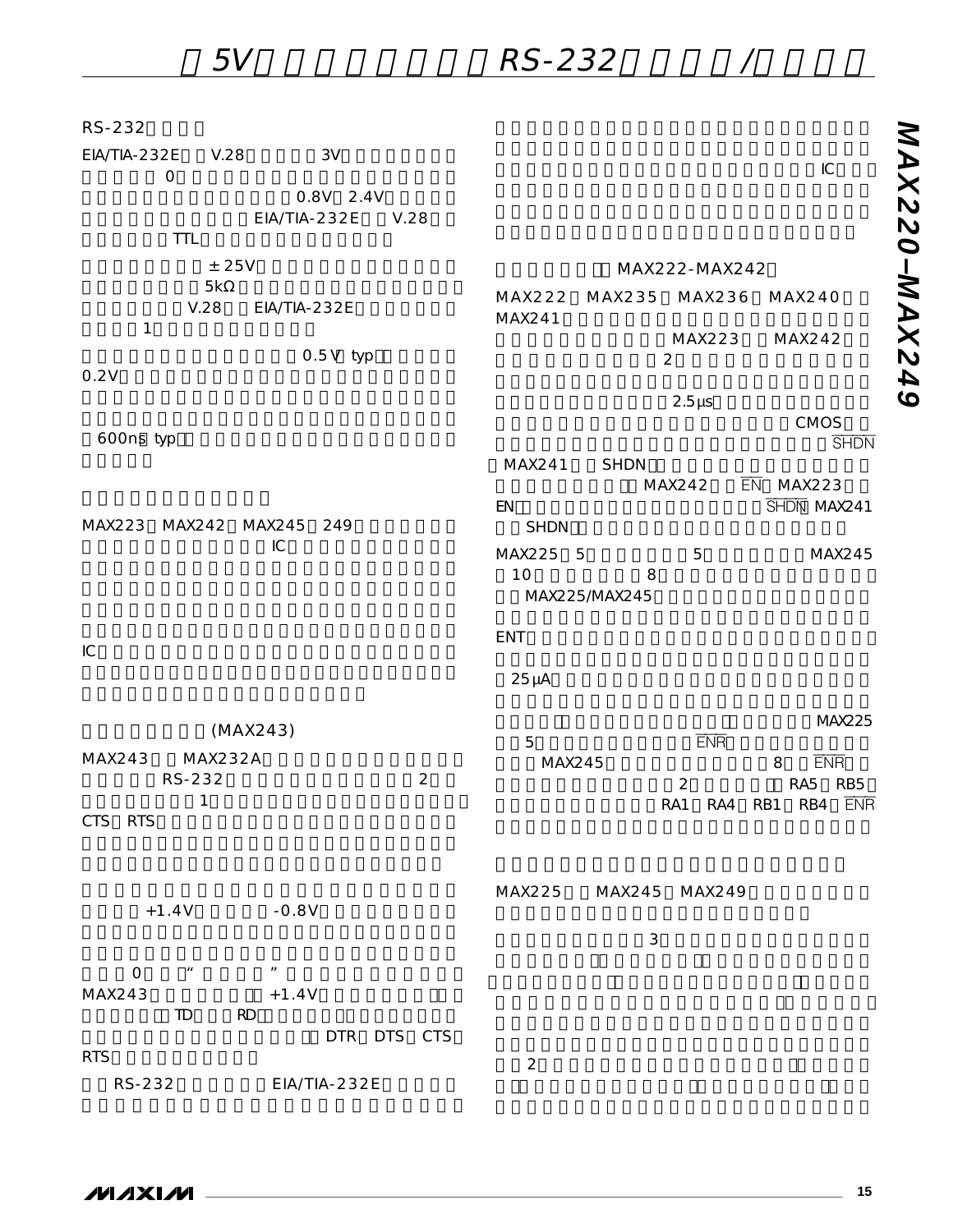|              |                                                                                    |                                                             | MAX248                                                | 8  | 8<br>ENRA ENRB                  | $\overline{\mathbf{4}}$       |
|--------------|------------------------------------------------------------------------------------|-------------------------------------------------------------|-------------------------------------------------------|----|---------------------------------|-------------------------------|
| <b>MAX24</b> |                                                                                    |                                                             | <b>ENTB</b>                                           | 4  |                                 | <b>ENTA</b><br>$\overline{4}$ |
|              | 1d<br>1a                                                                           | MAX244                                                      |                                                       |    | ENTA ENTB                       |                               |
|              | MAX246<br>10<br>$\overline{2}$                                                     | 8                                                           |                                                       |    |                                 |                               |
|              | $\boldsymbol{\mathsf{A}}$                                                          | <b>ENA</b>                                                  | MAX249                                                | 10 | 6<br><b>ENRB</b><br><b>ENRA</b> | $\overline{4}$                |
| MAX220-      | $\boldsymbol{\mathsf{A}}$<br>$\overline{4}$<br>$\sf B$<br>$\overline{\mathcal{A}}$ | <b>ENB</b><br>B                                             | 5<br>ENTA ENTB                                        |    |                                 | $\mathsf 3$                   |
|              | 1<br>$\overline{ENB}$ = +5V                                                        | MAX245<br>B<br>A<br>RA5<br>RB <sub>5</sub><br>$ENA =$<br>AB | <b>ENTB</b>                                           |    |                                 | <b>ENTA</b>                   |
|              | MAX247                                                                             | 9<br>8<br>4<br><b>ENRA</b><br><b>ENRB</b>                   | 20kbps                                                |    |                                 |                               |
|              | ENTA ENTB                                                                          | $\overline{\mathbf{4}}$<br>4                                | 5<br>25                                               |    |                                 |                               |
|              |                                                                                    | 9<br>RB5<br><b>ENTA</b><br><b>ENTB</b>                      | $V_{\rm CC}$<br>C1<br>C <sub>2</sub><br>$\mathsf{IC}$ |    |                                 |                               |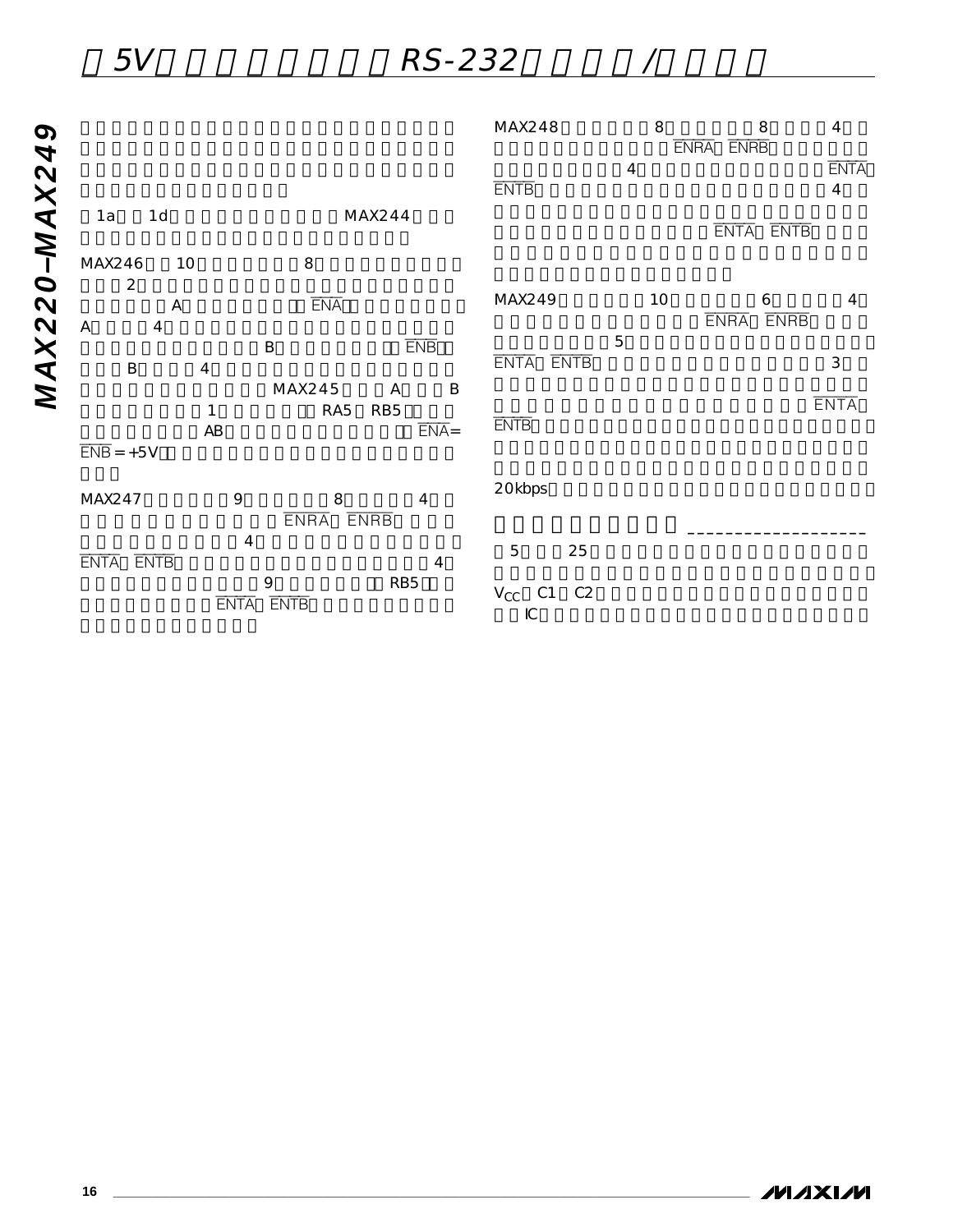

#### 5. MAX220/MAX232/MAX232A



#### 6. MAX222/MAX242

*MAX220–MAX249*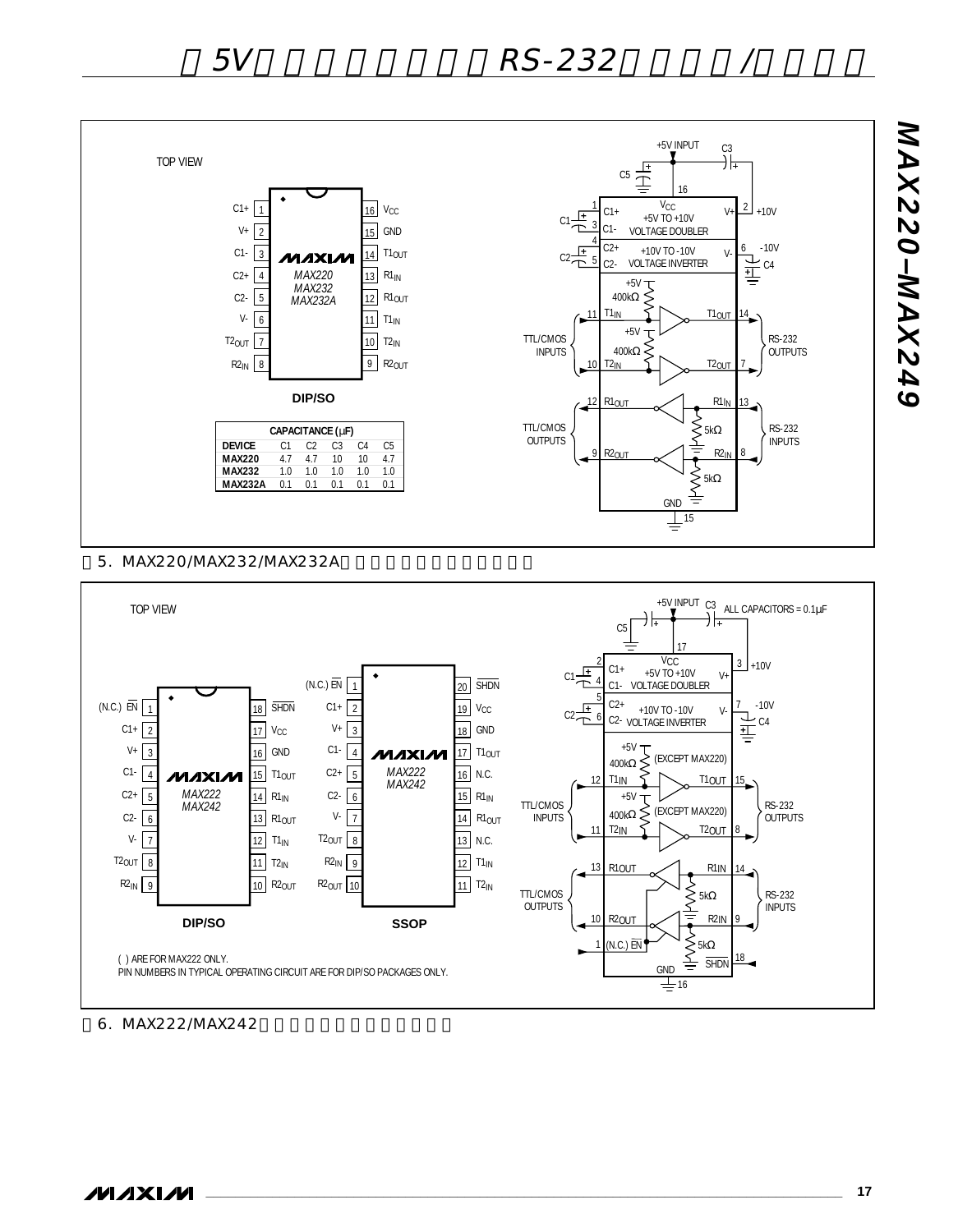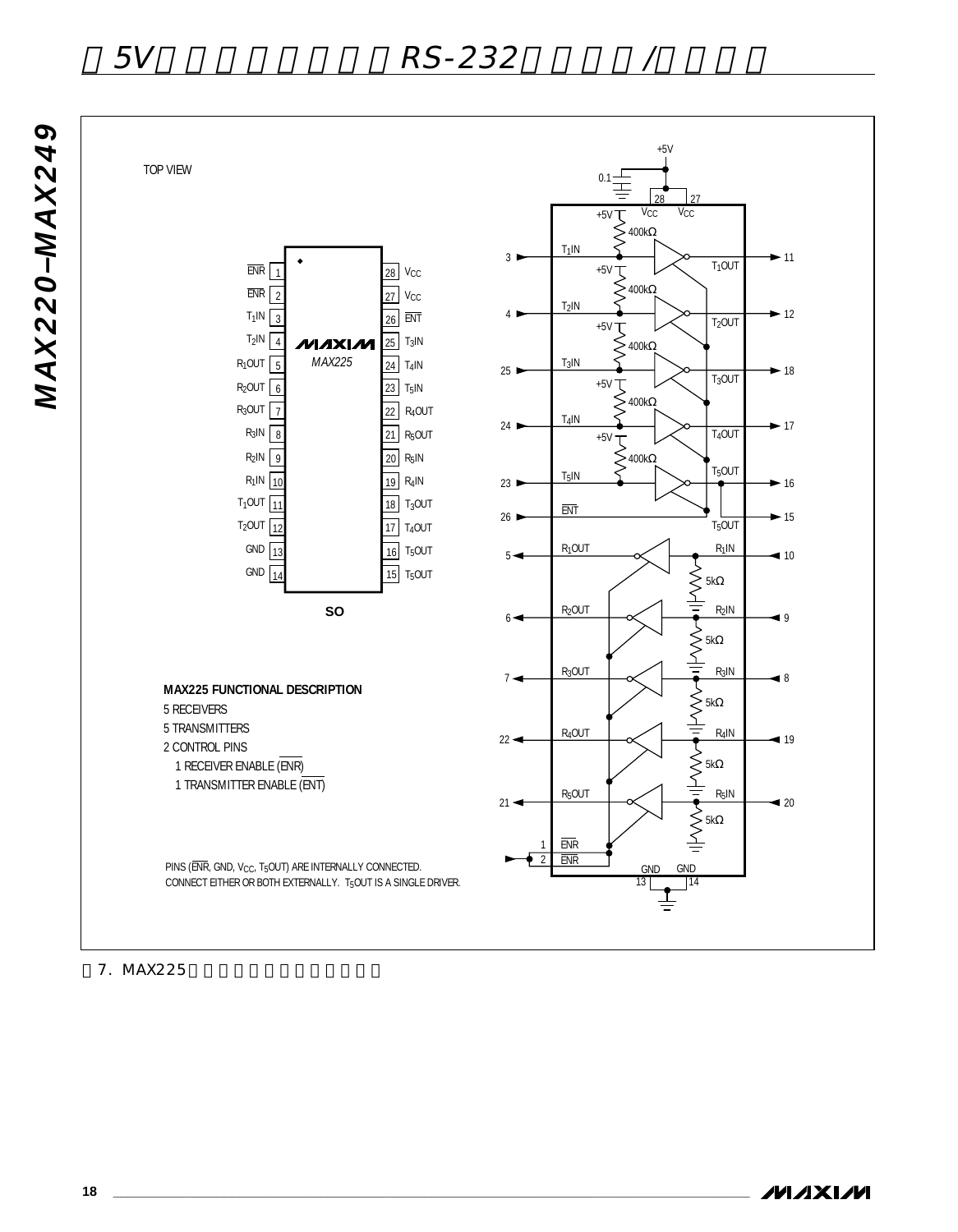

8. MAX223/MAX241

**NAIXIVI** 

**\_\_\_\_\_\_\_\_\_\_\_\_\_\_\_\_\_\_\_\_\_\_\_\_\_\_\_\_\_\_\_\_\_\_\_\_\_\_\_\_\_\_\_\_\_\_\_\_\_\_\_\_\_\_\_\_\_\_\_\_\_\_\_\_\_\_\_\_\_\_\_\_\_\_\_\_\_\_\_\_\_\_\_\_\_\_ 19**

*MAX220–MAX249*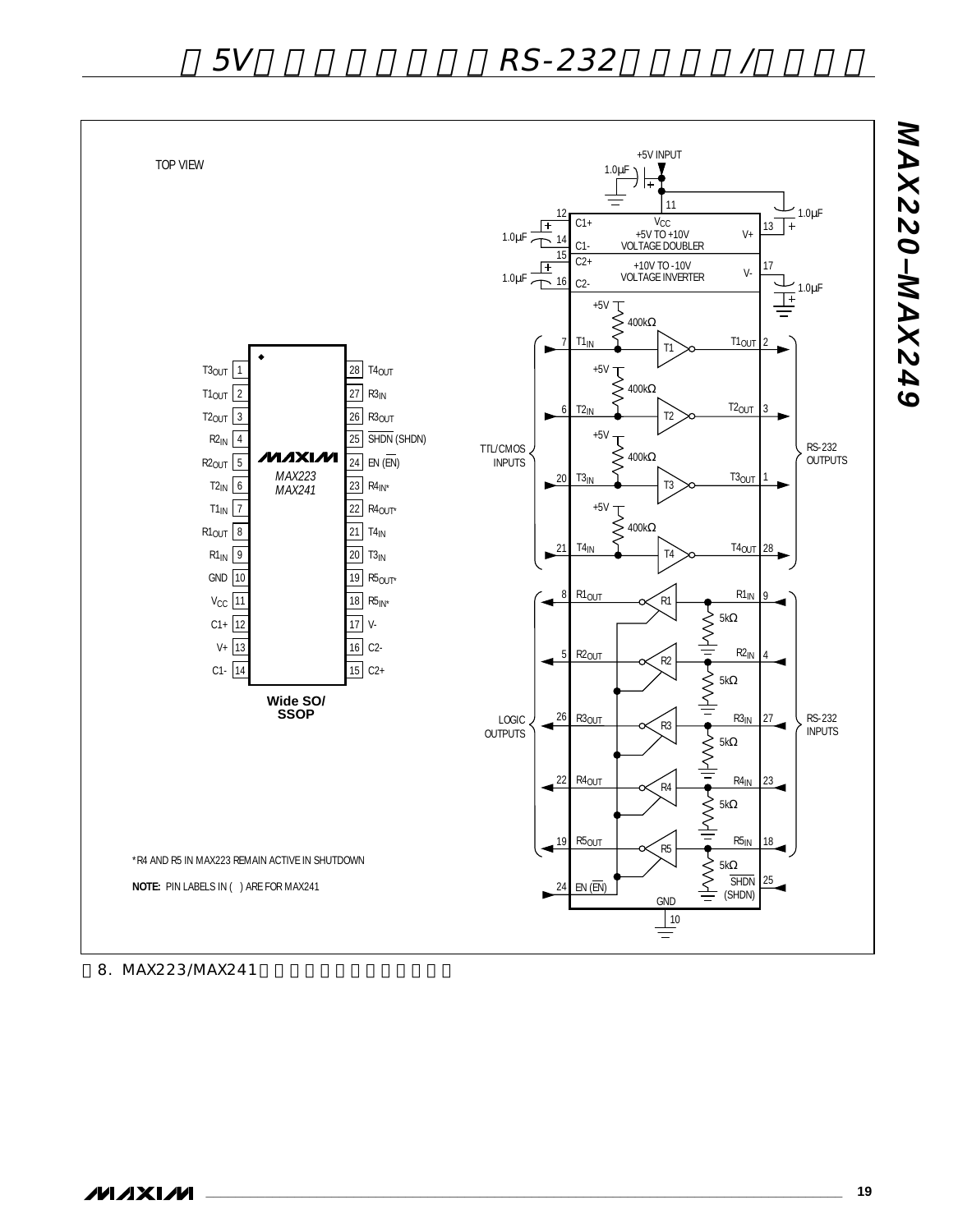

9. MAX230



10. MAX231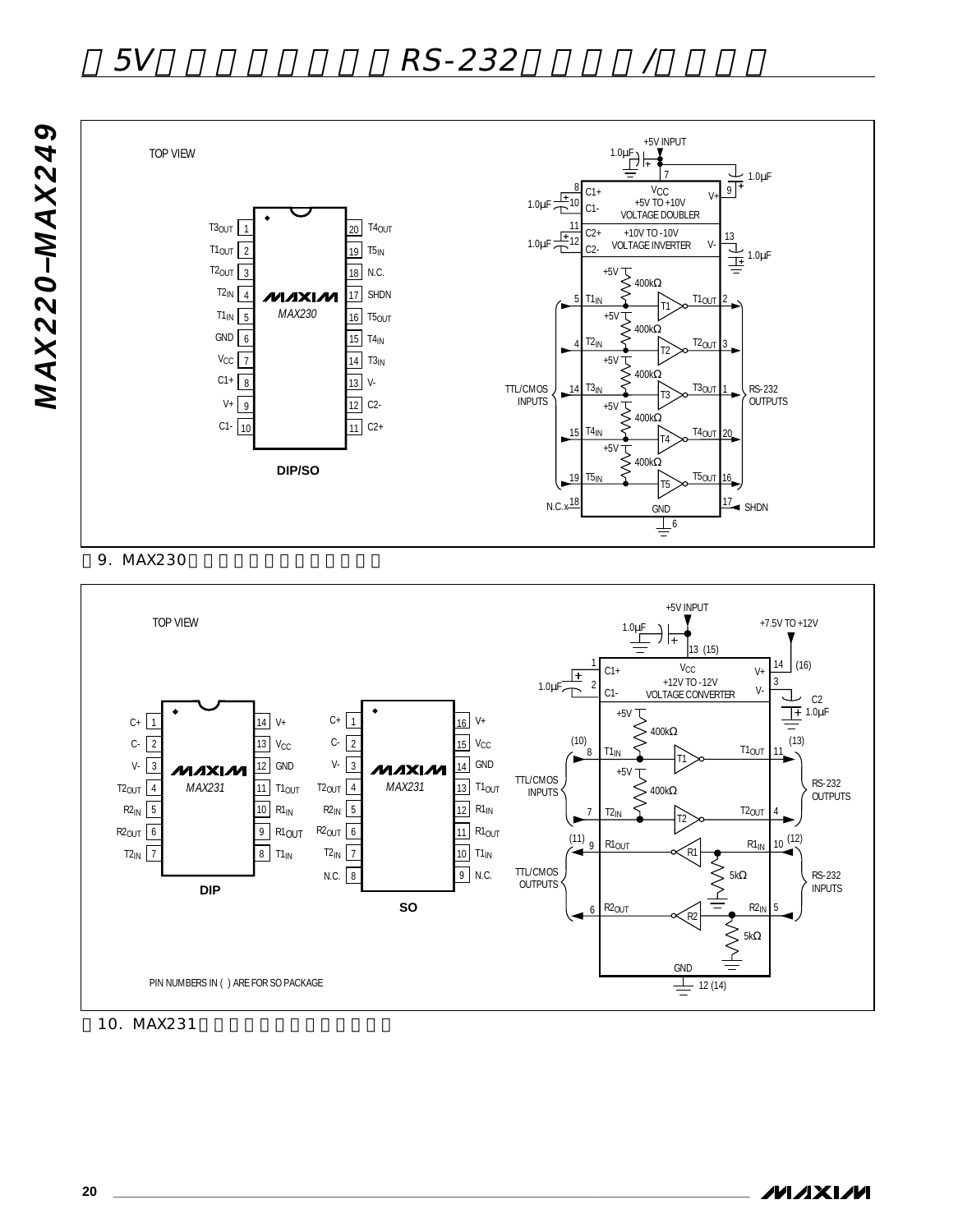

#### 11. MAX233/MAX233A



*MAX220–MAX249*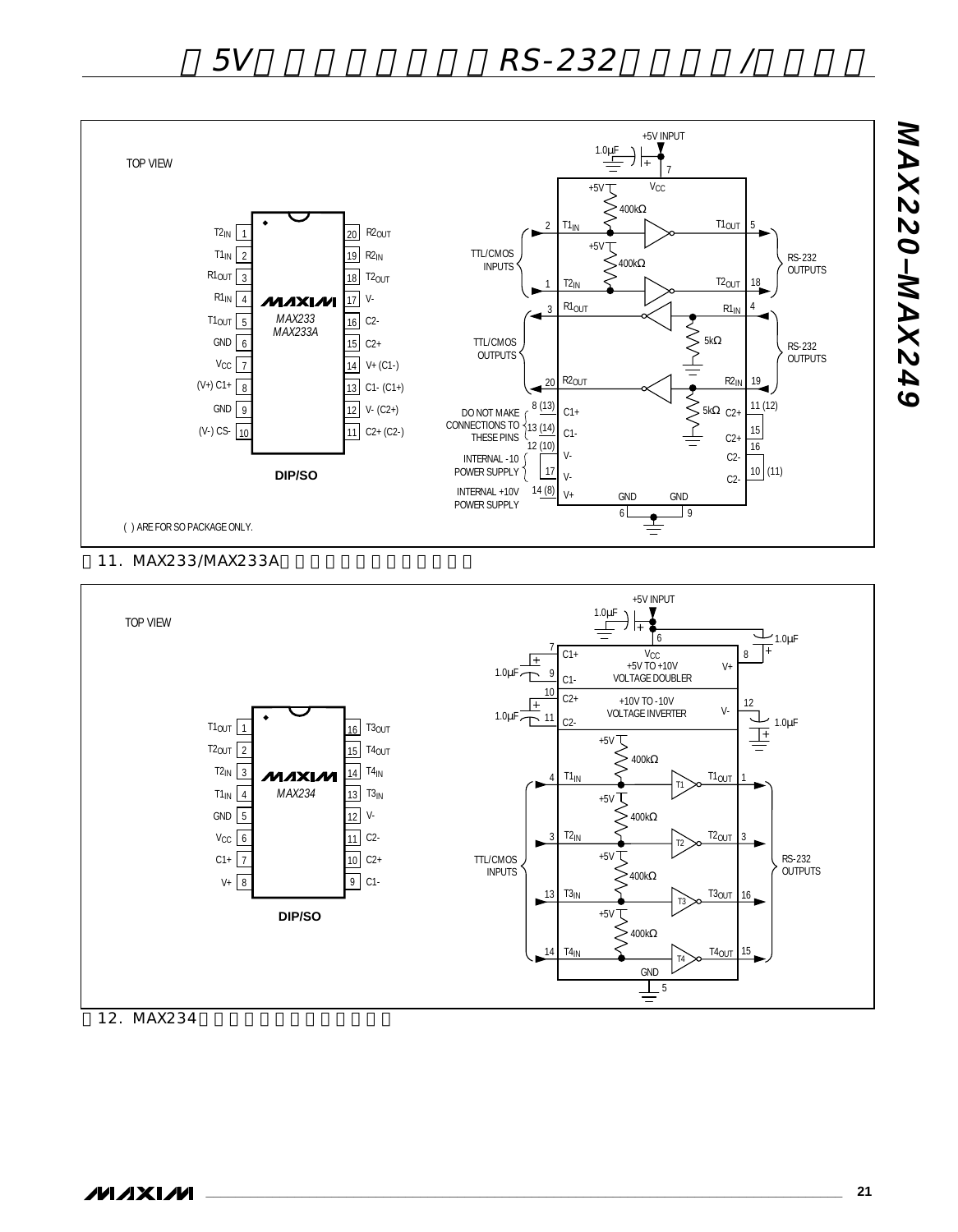



13. MAX235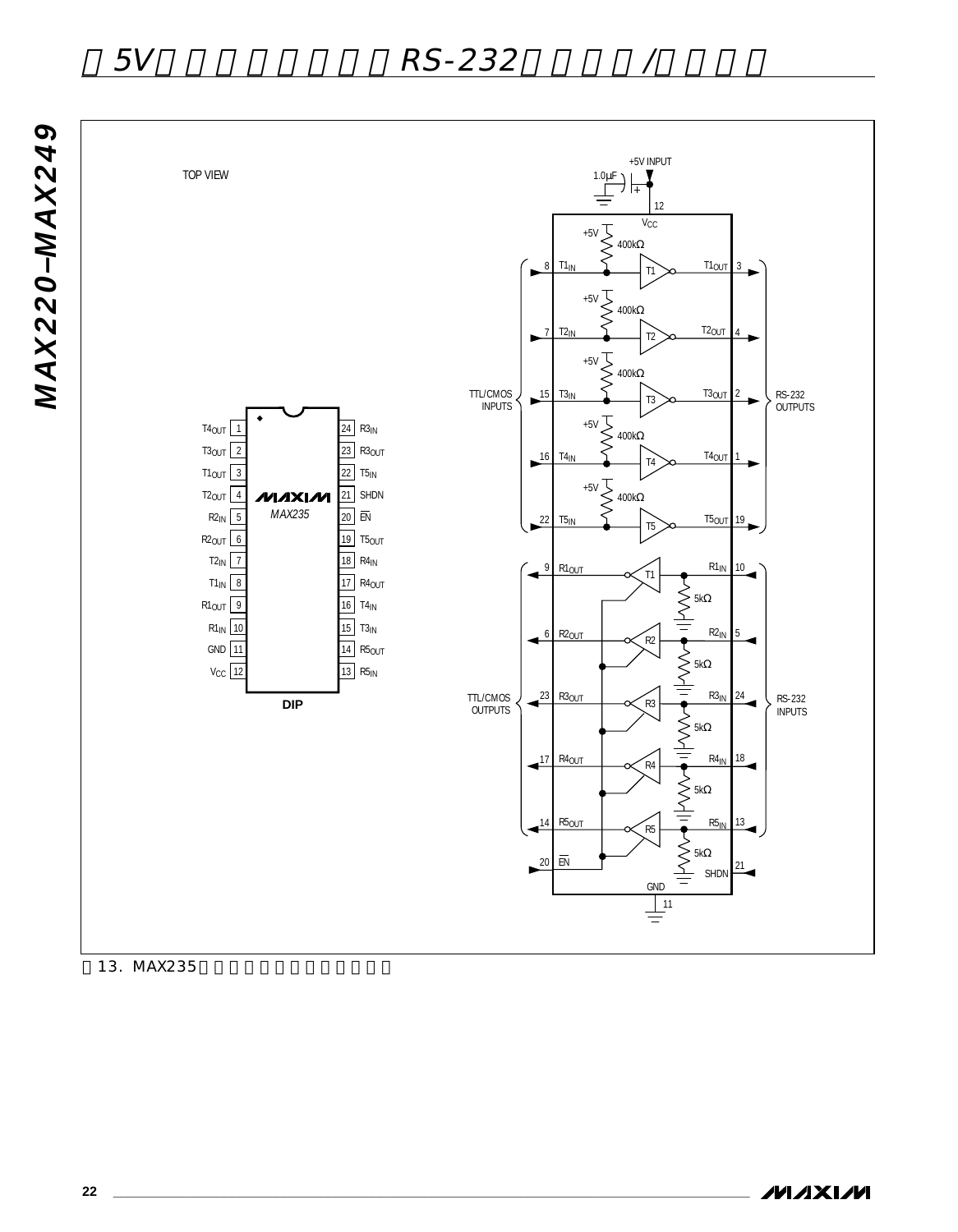

14. MAX236

**MAXIM** 

*MAX220–MAX249*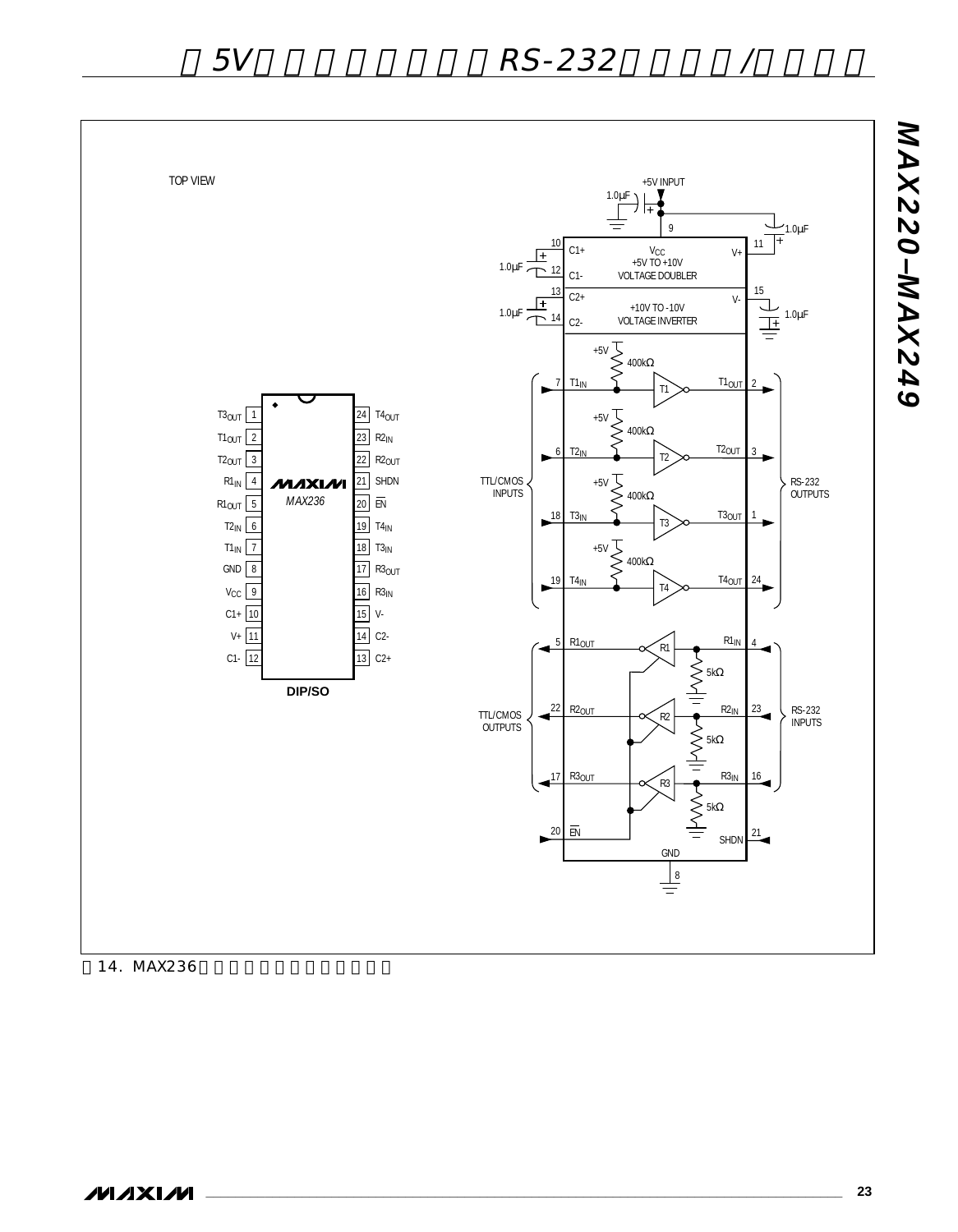*MAX220–MAX249*



15. MAX237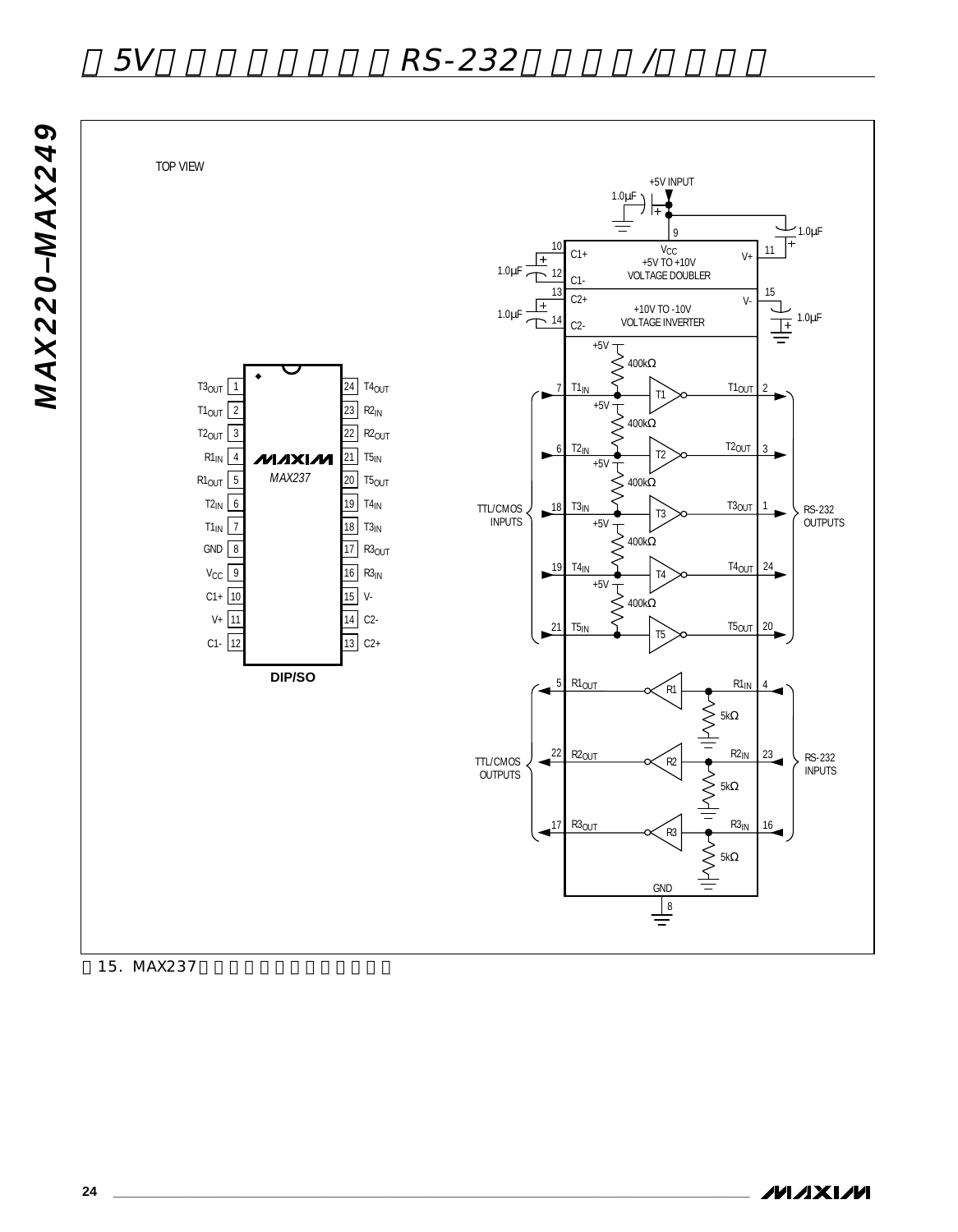

16. MAX238

**\_\_\_\_\_\_\_\_\_\_\_\_\_\_\_\_\_\_\_\_\_\_\_\_\_\_\_\_\_\_\_\_\_\_\_\_\_\_\_\_\_\_\_\_\_\_\_\_\_\_\_\_\_\_\_\_\_\_\_\_\_\_\_\_\_\_\_\_\_\_\_\_\_\_\_\_\_\_\_\_\_\_\_\_\_\_ 25**

*MAX220–MAX249*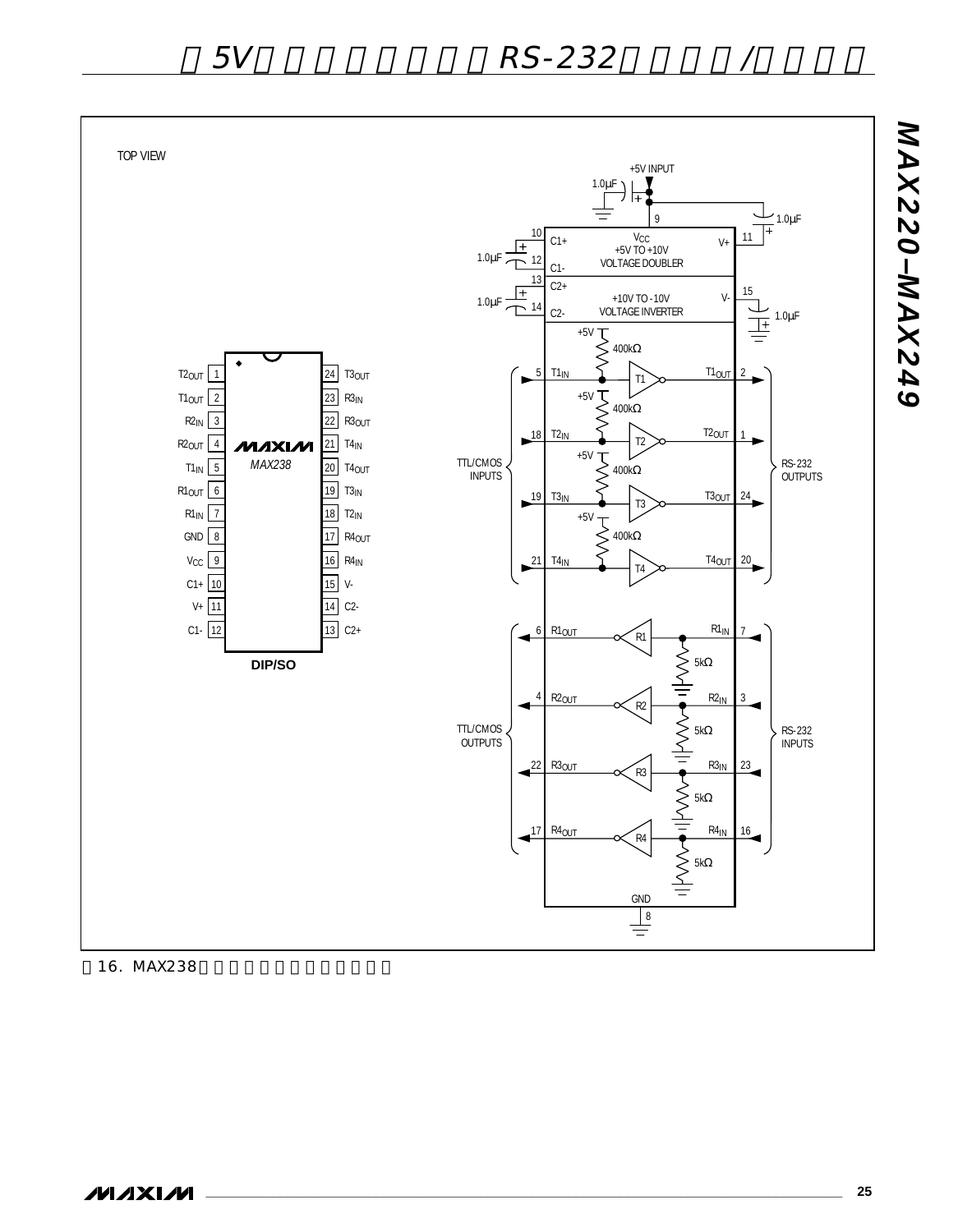*MAX220–MAX249*



17. MAX239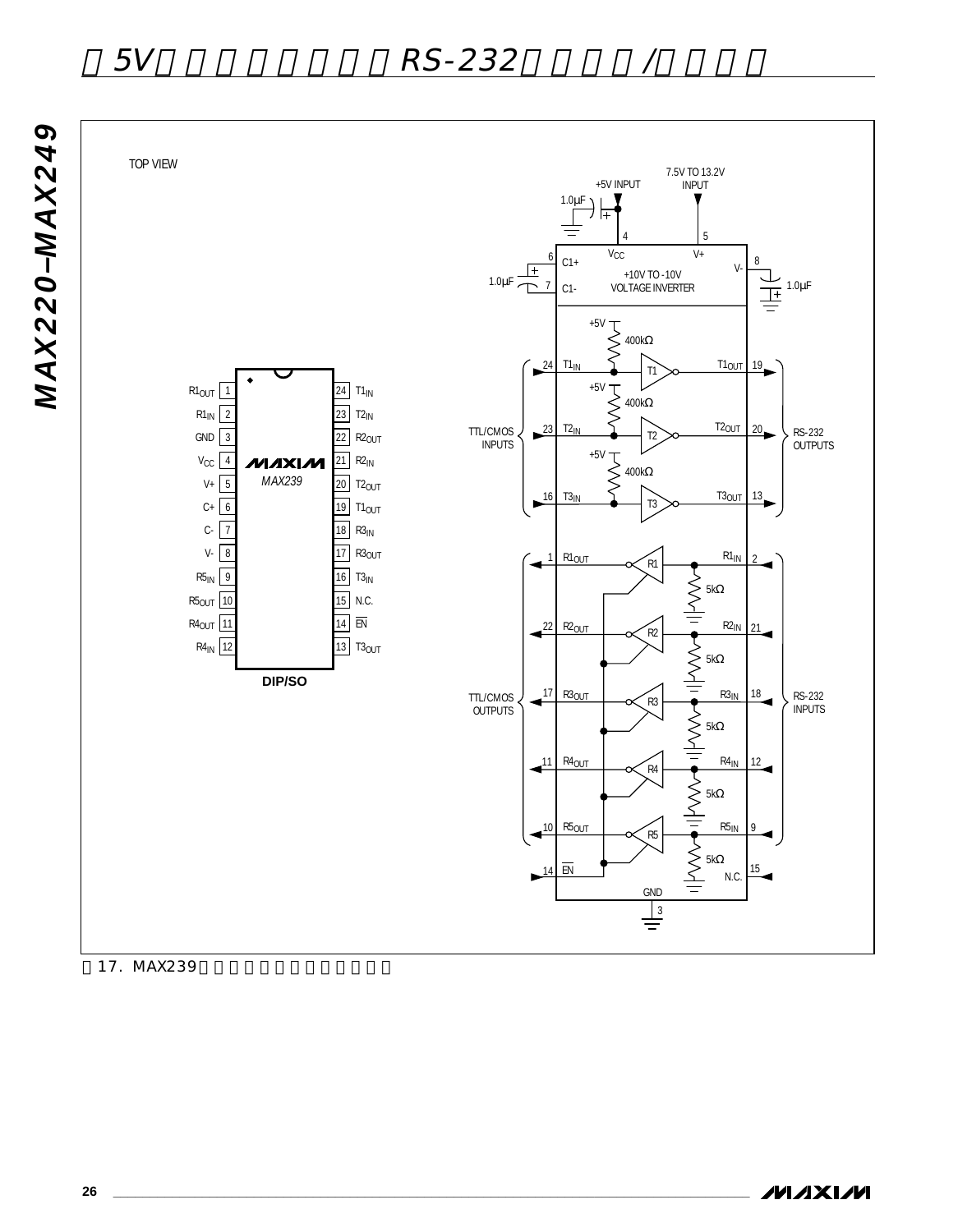

18. MAX240

**\_\_\_\_\_\_\_\_\_\_\_\_\_\_\_\_\_\_\_\_\_\_\_\_\_\_\_\_\_\_\_\_\_\_\_\_\_\_\_\_\_\_\_\_\_\_\_\_\_\_\_\_\_\_\_\_\_\_\_\_\_\_\_\_\_\_\_\_\_\_\_\_\_\_\_\_\_\_\_\_\_\_\_\_\_\_ 27**

*MAX220–MAX249*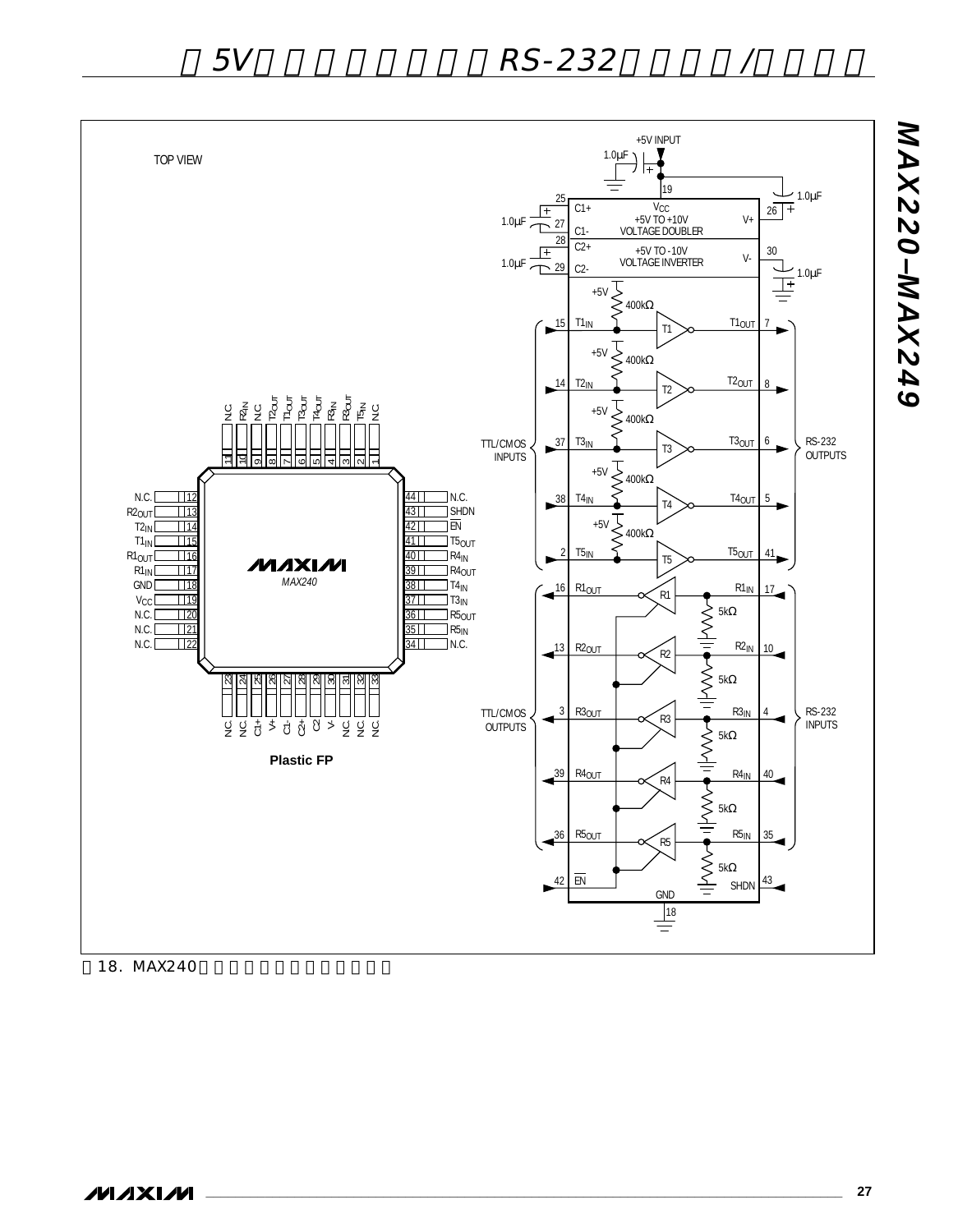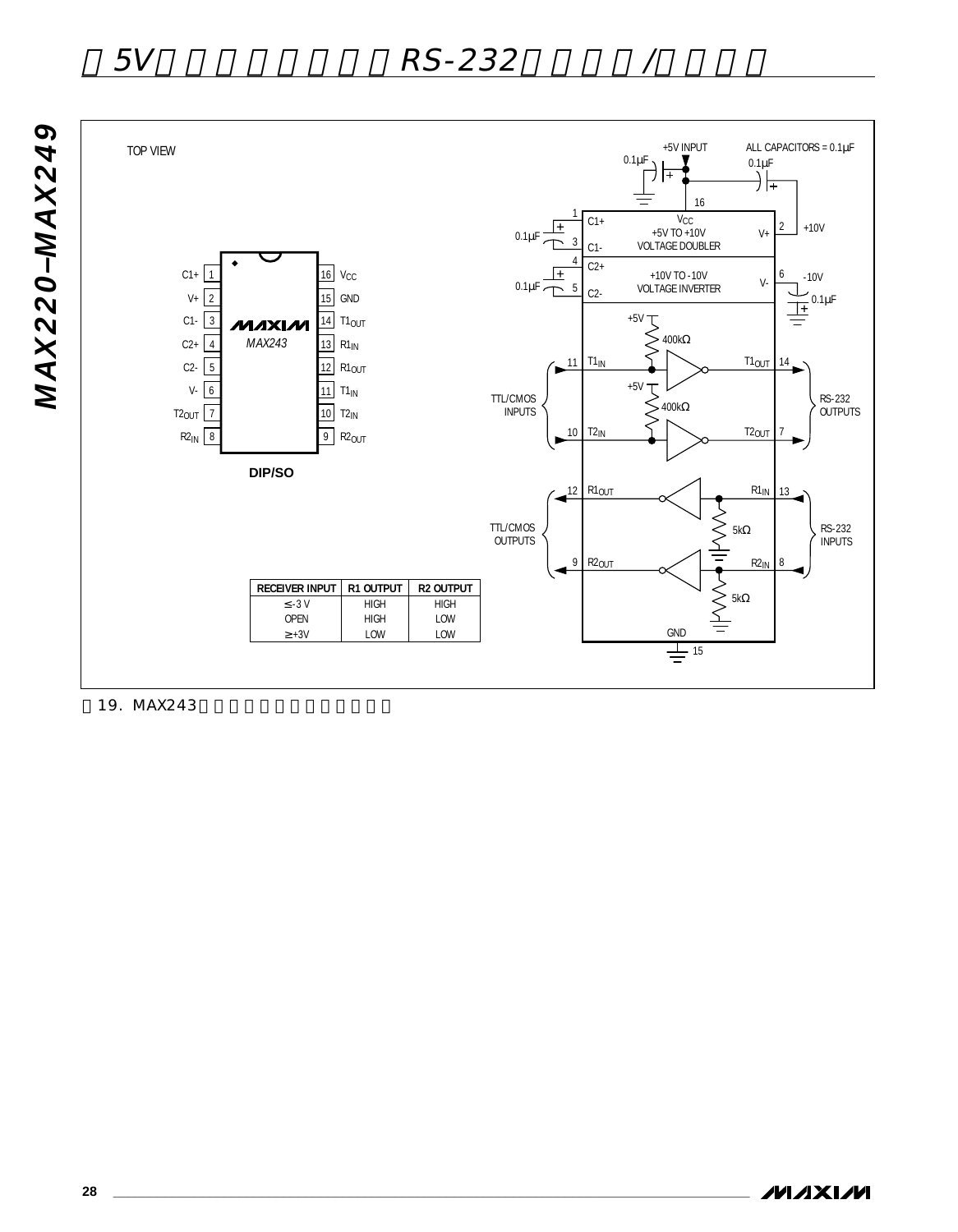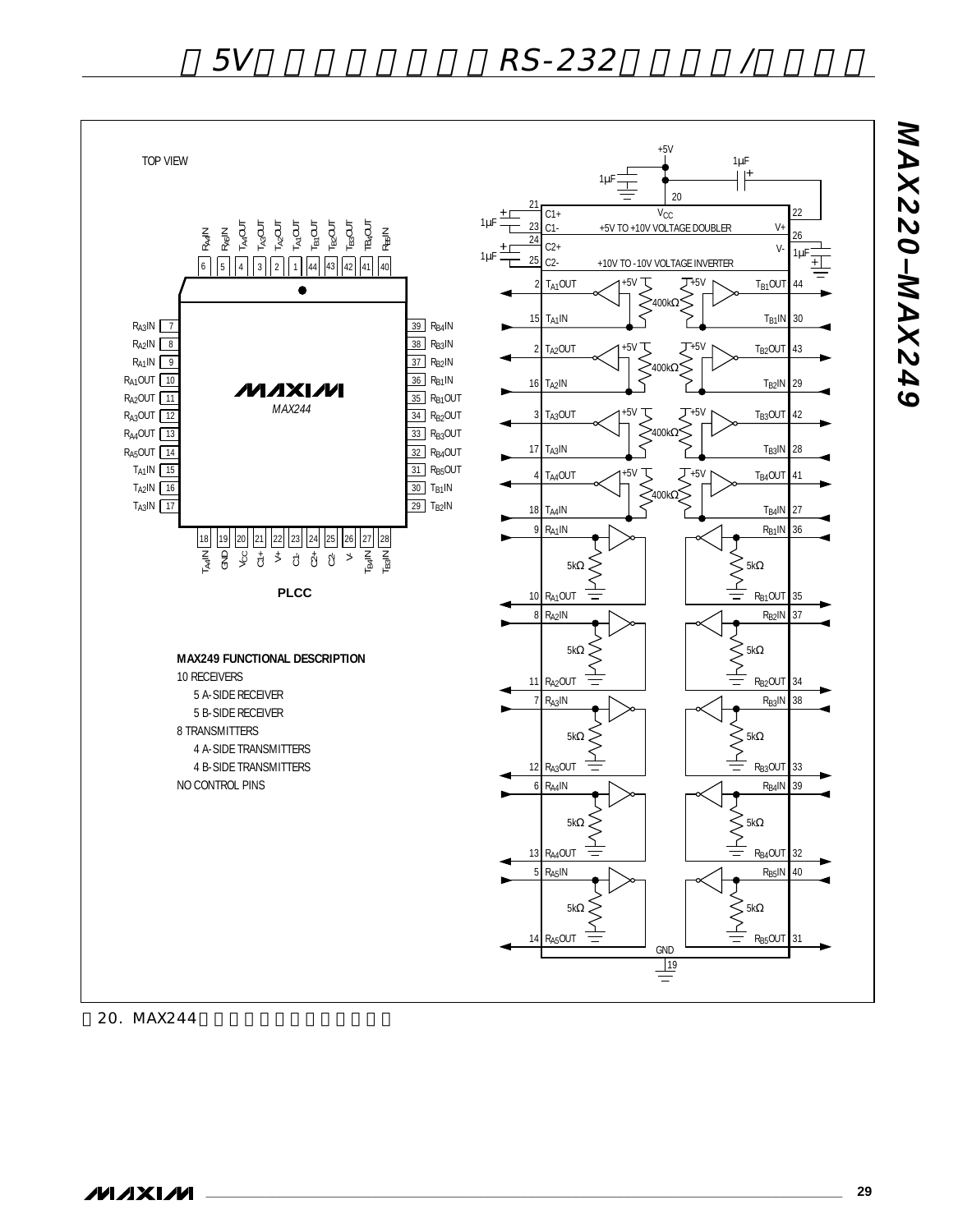# 5V RS-232

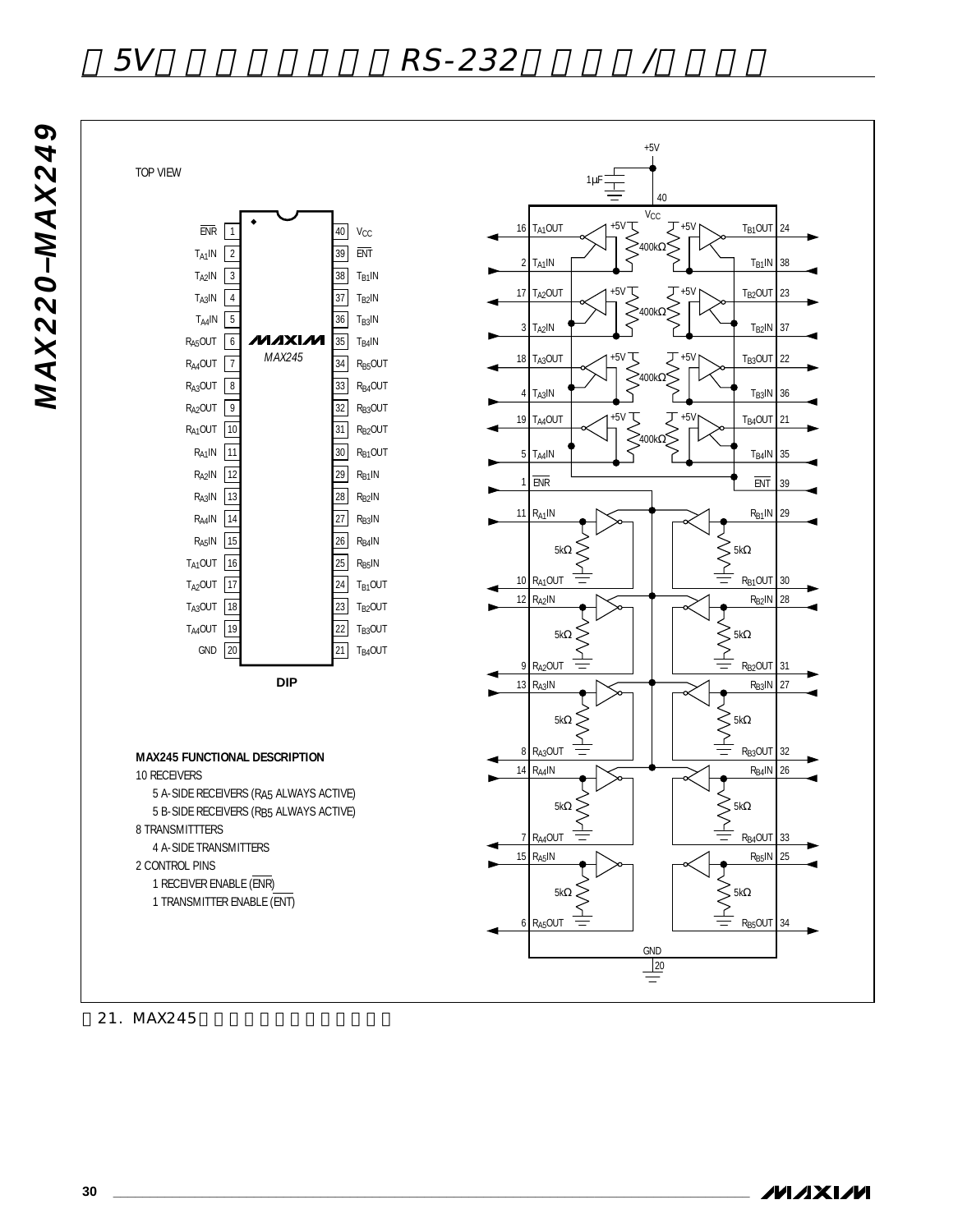

**MAXIM**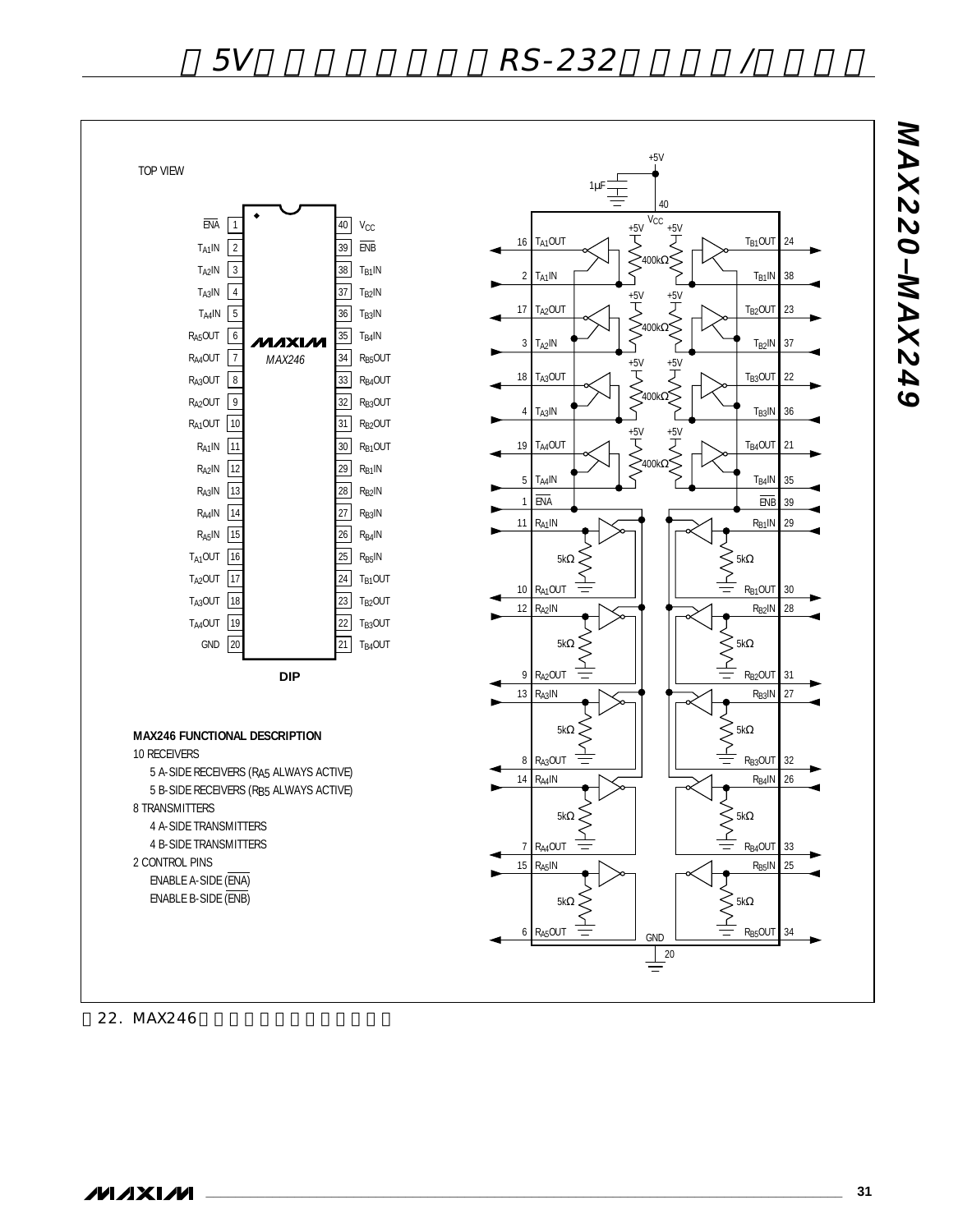# 5V RS<u>-232</u>

TOP VIEW



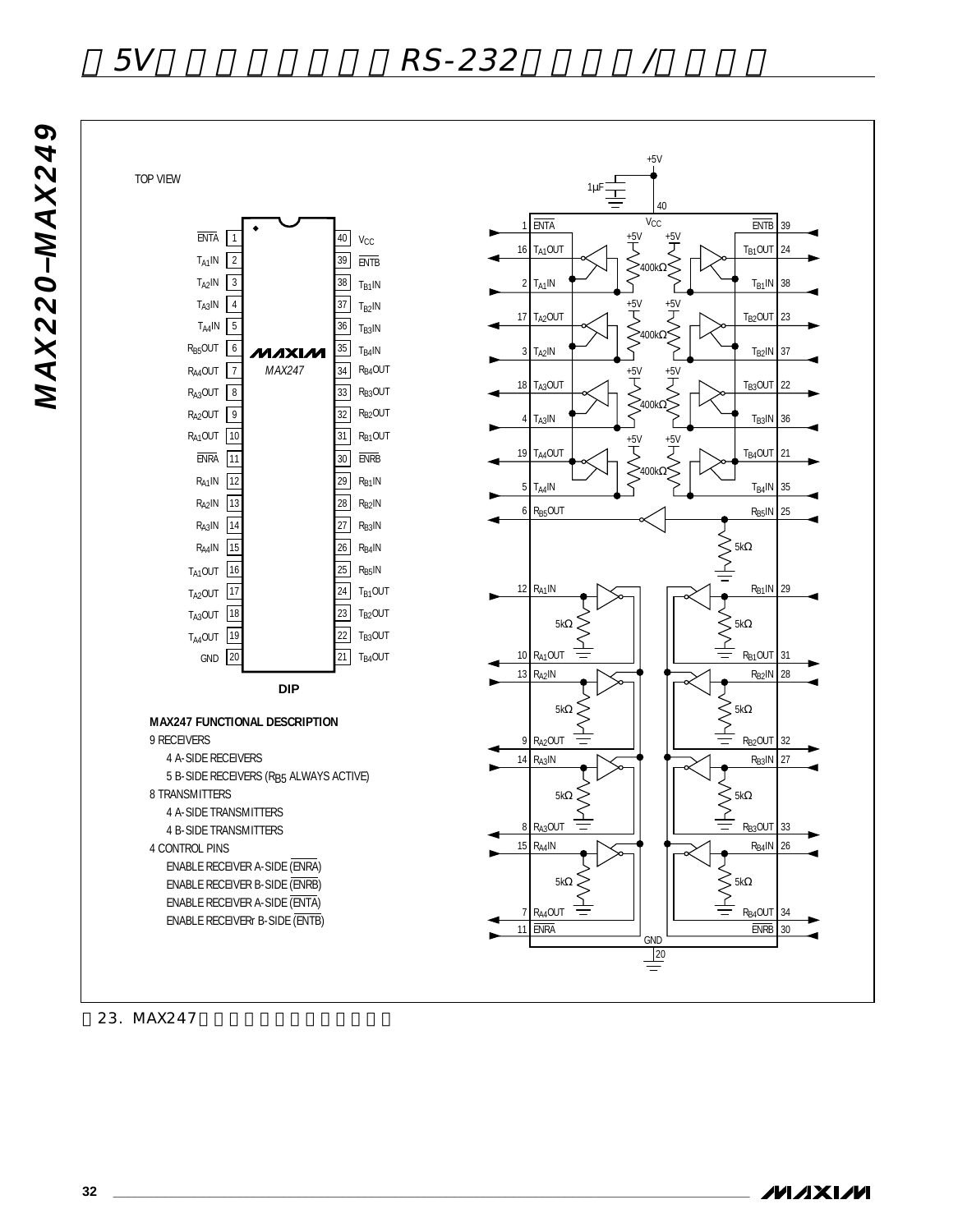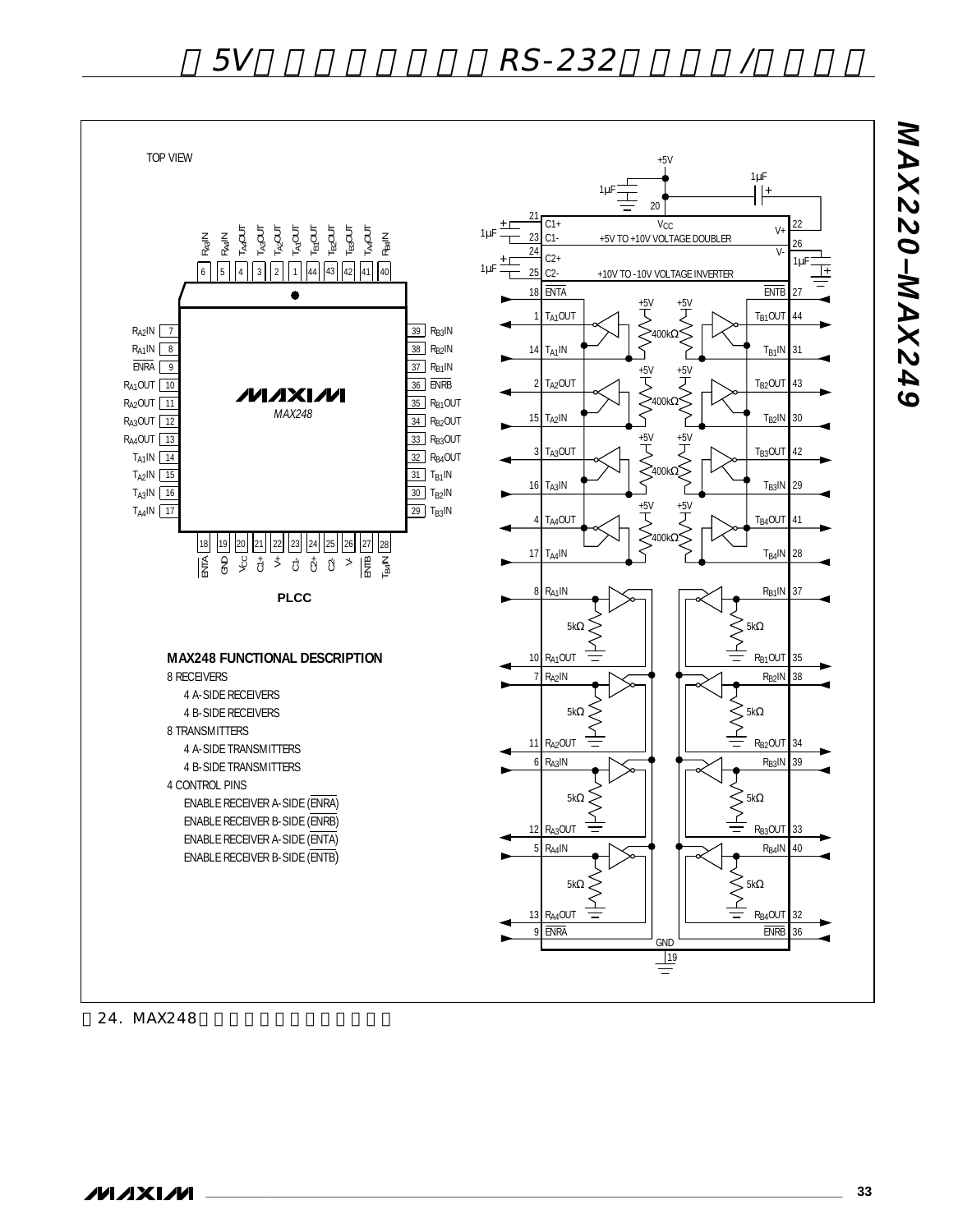**MAX220-MAX249** *MAX220–MAX249*

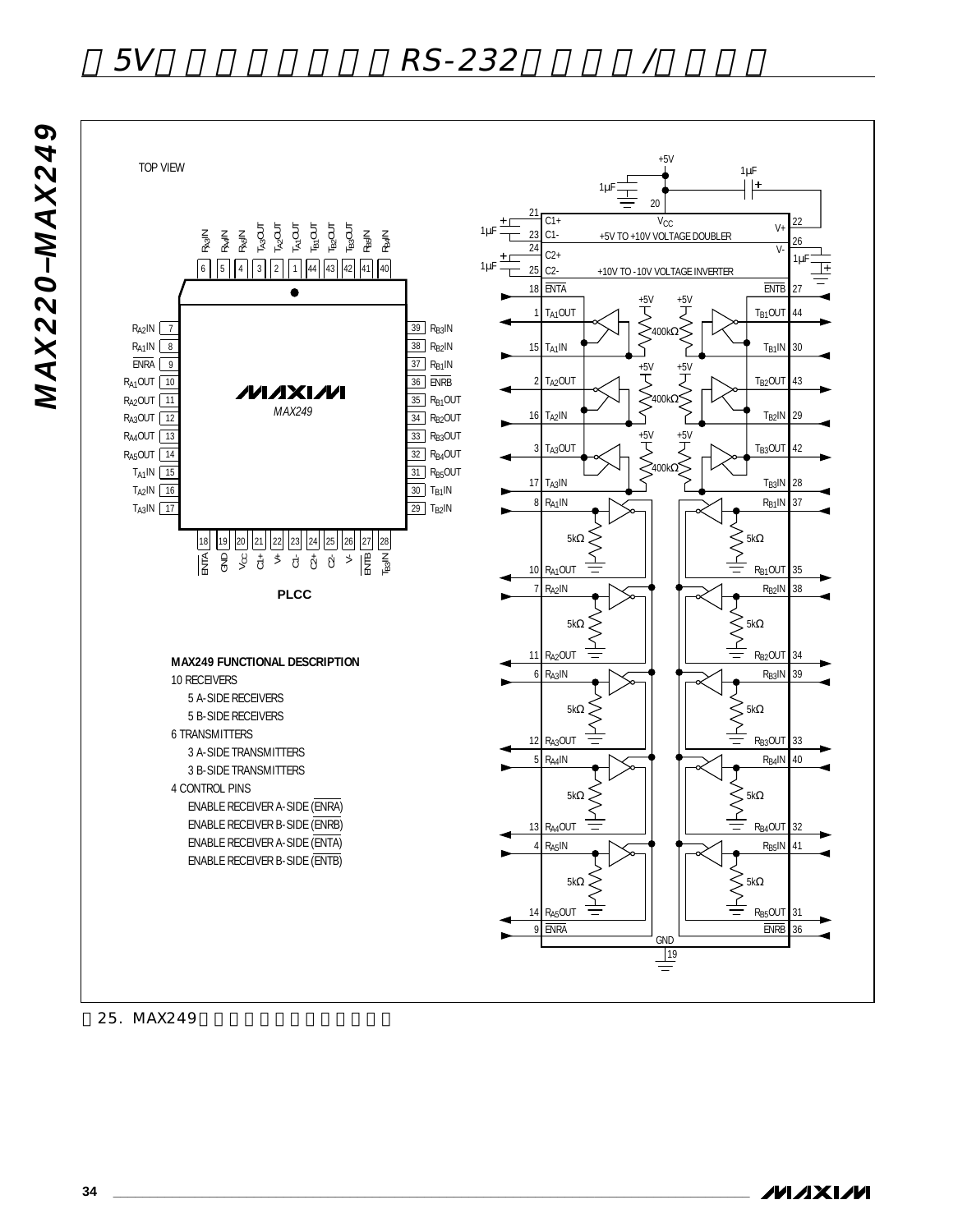$($ 

| PART              | <b>TEMP RANGE</b>                     | <b>PIN-PACKAGE</b> |
|-------------------|---------------------------------------|--------------------|
| <b>MAX222</b> CPN | $0^{\circ}$ C to +70 $^{\circ}$ C     | 18 Plastic DIP     |
| MAX222CWN         | $0^{\circ}$ C to +70 $^{\circ}$ C     | 18 Wide SO         |
| MAX222C/D         | $0^{\circ}$ C to +70 $^{\circ}$ C     | $Dice*$            |
| MAX222EPN         | -40°C to +85°C                        | 18 Plastic DIP     |
| MAX222EWN         | -40°C to +85°C                        | 18 Wide SO         |
| MAX222EJN         | -40 $^{\circ}$ C to +85 $^{\circ}$ C  | 18 CERDIP          |
| MAX222MJN         | -55 $^{\circ}$ C to +125 $^{\circ}$ C | 18 CERDIP          |
| <b>MAX223</b> CAI | $0^{\circ}$ C to +70 $^{\circ}$ C     | 28 SSOP            |
| MAX223CWI         | $0^{\circ}$ C to +70 $^{\circ}$ C     | 28 Wide SO         |
| MAX223C/D         | $0^{\circ}$ C to +70 $^{\circ}$ C     | $Dice^*$           |
| MAX223EAI         | -40°C to +85°C                        | 28 SSOP            |
| MAX223EWI         | -40°C to +85°C                        | 28 Wide SO         |
| <b>MAX225</b> CWI | $0^{\circ}$ C to +70 $^{\circ}$ C     | 28 Wide SO         |
| MAX225EWI         | -40°C to +85°C                        | 28 Wide SO         |
| <b>MAX230</b> CPP | $0^{\circ}$ C to $+70^{\circ}$ C      | 20 Plastic DIP     |
| MAX230CWP         | $0^{\circ}$ C to +70 $^{\circ}$ C     | 20 Wide SO         |
| <b>MAX230C/D</b>  | $0^{\circ}$ C to +70 $^{\circ}$ C     | $Dice*$            |
| MAX230EPP         | -40°C to +85°C                        | 20 Plastic DIP     |
| MAX230EWP         | -40°C to +85°C                        | 20 Wide SO         |
| MAX230EJP         | -40 $^{\circ}$ C to +85 $^{\circ}$ C  | 20 CERDIP          |
| MAX230MJP         | $-55^{\circ}$ C to $+125^{\circ}$ C   | 20 CERDIP          |
| <b>MAX231CPD</b>  | $0^{\circ}$ C to +70 $^{\circ}$ C     | 14 Plastic DIP     |
| MAX231CWE         | $0^{\circ}$ C to +70 $^{\circ}$ C     | 16 Wide SO         |
| MAX231CJD         | $0^{\circ}$ C to +70 $^{\circ}$ C     | 14 CERDIP          |
| MAX231C/D         | $0^{\circ}$ C to +70 $^{\circ}$ C     | $Dice^*$           |
| MAX231EPD         | -40°C to +85°C                        | 14 Plastic DIP     |
| MAX231EWE         | -40°C to +85°C                        | 16 Wide SO         |
| MAX231EJD         | $-40^{\circ}$ C to $+85^{\circ}$ C    | 14 CERDIP          |
| MAX231MJD         | -55 $^{\circ}$ C to +125 $^{\circ}$ C | 14 CERDIP          |
| <b>MAX232CPE</b>  | $0^{\circ}$ C to +70 $^{\circ}$ C     | 16 Plastic DIP     |
| MAX232CSE         | $0^{\circ}$ C to +70 $^{\circ}$ C     | 16 Narrow SO       |
| MAX232CWE         | $0^{\circ}$ C to +70 $^{\circ}$ C     | 16 Wide SO         |
| <b>MAX232C/D</b>  | $0^{\circ}$ C to +70 $^{\circ}$ C     | $Dice*$            |
| MAX232EPE         | $-40^{\circ}$ C to $+85^{\circ}$ C    | 16 Plastic DIP     |
| MAX232ESE         | -40°C to +85°C                        | 16 Narrow SO       |
| MAX232EWE         | -40 $^{\circ}$ C to +85 $^{\circ}$ C  | 16 Wide SO         |
| MAX232EJE         | -40 $^{\circ}$ C to +85 $^{\circ}$ C  | 16 CERDIP          |
| MAX232MJE         | -55 $^{\circ}$ C to +125 $^{\circ}$ C | 16 CERDIP          |
| MAX232MLP         | -55°C to +125°C                       | <b>20 LCC</b>      |
| MAX232ACPE        | $0^{\circ}$ C to +70 $^{\circ}$ C     | 16 Plastic DIP     |
| MAX232ACSE        | $0^{\circ}$ C to +70 $^{\circ}$ C     | 16 Narrow SO       |
| MAX232ACWE        | $0^{\circ}$ C to +70 $^{\circ}$ C     | 16 Wide SO         |

| MAX232AC/D         | $0^{\circ}$ C to +70 $^{\circ}$ C     | $Dice*$               |  |
|--------------------|---------------------------------------|-----------------------|--|
| MAX232AEPE         | -40°C to +85°C                        | 16 Plastic DIP        |  |
| MAX232AESE         | -40 $^{\circ}$ C to +85 $^{\circ}$ C  | 16 Narrow SO          |  |
| MAX232AFWF         | -40°C to +85°C                        | 16 Wide SO            |  |
| MAX232AEJE         | -40 $^{\circ}$ C to +85 $^{\circ}$ C  | 16 CERDIP             |  |
| MAX232AMJE         | -55 $^{\circ}$ C to +125 $^{\circ}$ C | <b>16 CERDIP</b>      |  |
| MAX232AMLP         | -55 $^{\circ}$ C to +125 $^{\circ}$ C | 20 LCC                |  |
| <b>MAX233</b> CPP  | $0^{\circ}$ C to +70 $^{\circ}$ C     | 20 Plastic DIP        |  |
| MAX233EPP          | -40 $^{\circ}$ C to +85 $^{\circ}$ C  | 20 Plastic DIP        |  |
| <b>MAX233A</b> CPP | $0^{\circ}$ C to +70 $^{\circ}$ C     | 20 Plastic DIP        |  |
| MAX233ACWP         | $0^{\circ}$ C to +70 $^{\circ}$ C     | 20 Wide SO            |  |
| MAX233AEPP         | -40 $^{\circ}$ C to +85 $^{\circ}$ C  | 20 Plastic DIP        |  |
| MAX233AEWP         | -40°C to +85°C                        | 20 Wide SO            |  |
| <b>MAX234CPE</b>   | $0^{\circ}$ C to +70 $^{\circ}$ C     | 16 Plastic DIP        |  |
| MAX234CWE          | $0^{\circ}$ C to +70 $^{\circ}$ C     | 16 Wide SO            |  |
| <b>MAX234C/D</b>   | $0^{\circ}$ C to +70 $^{\circ}$ C     | $Dice^*$              |  |
| MAX234EPE          | -40°C to +85°C                        | 16 Plastic DIP        |  |
| MAX234EWE          | -40 $^{\circ}$ C to +85 $^{\circ}$ C  | 16 Wide SO            |  |
| MAX234EJE          | -40°C to +85°C                        | <b>16 CERDIP</b>      |  |
| MAX234MJE          | -55°C to +125°C                       | 16 CERDIP             |  |
| MAX235CPG          | $0^{\circ}$ C to +70 $^{\circ}$ C     | 24 Wide Plastic DIP   |  |
| MAX235EPG          | -40°C to +85°C                        | 24 Wide Plastic DIP   |  |
| MAX235EDG          | -40°C to +85°C                        | 24 Ceramic SB         |  |
| MAX235MDG          | -55°C to +125°C                       | 24 Ceramic SB         |  |
| MAX236CNG          | $0^{\circ}$ C to +70 $^{\circ}$ C     | 24 Narrow Plastic DIP |  |
| MAX236CWG          | $0^{\circ}$ C to +70 $^{\circ}$ C     | 24 Wide SO            |  |
| MAX236C/D          | $0^{\circ}$ C to +70 $^{\circ}$ C     | $Dice*$               |  |
| MAX236ENG          | -40°C to +85°C                        | 24 Narrow Plastic DIP |  |
| MAX236EWG          | -40 $^{\circ}$ C to +85 $^{\circ}$ C  | 24 Wide SO            |  |
| MAX236ERG          | -40°C to +85°C                        | 24 Narrow CERDIP      |  |
| MAX236MRG          | -55°C to +125°C                       | 24 Narrow CERDIP      |  |
| MAX237CNG          | $0^{\circ}$ C to +70 $^{\circ}$ C     | 24 Narrow Plastic DIP |  |
| MAX237CWG          | $0^{\circ}$ C to +70 $^{\circ}$ C     | 24 Wide SO            |  |
| MAX237C/D          | $0^{\circ}$ C to +70 $^{\circ}$ C     | $Dice*$               |  |
| MAX237ENG          | -40 $^{\circ}$ C to +85 $^{\circ}$ C  | 24 Narrow Plastic DIP |  |
| MAX237EWG          | -40 $^{\circ}$ C to +85 $^{\circ}$ C  | 24 Wide SO            |  |
| MAX237ERG          | -40 $^{\circ}$ C to +85 $^{\circ}$ C  | 24 Narrow CERDIP      |  |
| MAX237MRG          | -55°C to +125°C                       | 24 Narrow CERDIP      |  |
| MAX238CNG          | $0^{\circ}$ C to +70 $^{\circ}$ C     | 24 Narrow Plastic DIP |  |
| MAX238CWG          | $0^{\circ}$ C to +70 $^{\circ}$ C     | 24 Wide SO            |  |
| <b>MAX238C/D</b>   | $0^{\circ}$ C to +70 $^{\circ}$ C     | $Dice*$               |  |
| MAX238ENG          | -40°C to +85°C                        | 24 Narrow Plastic DIP |  |
|                    |                                       |                       |  |

*\* Contact factory for dice specifications.*